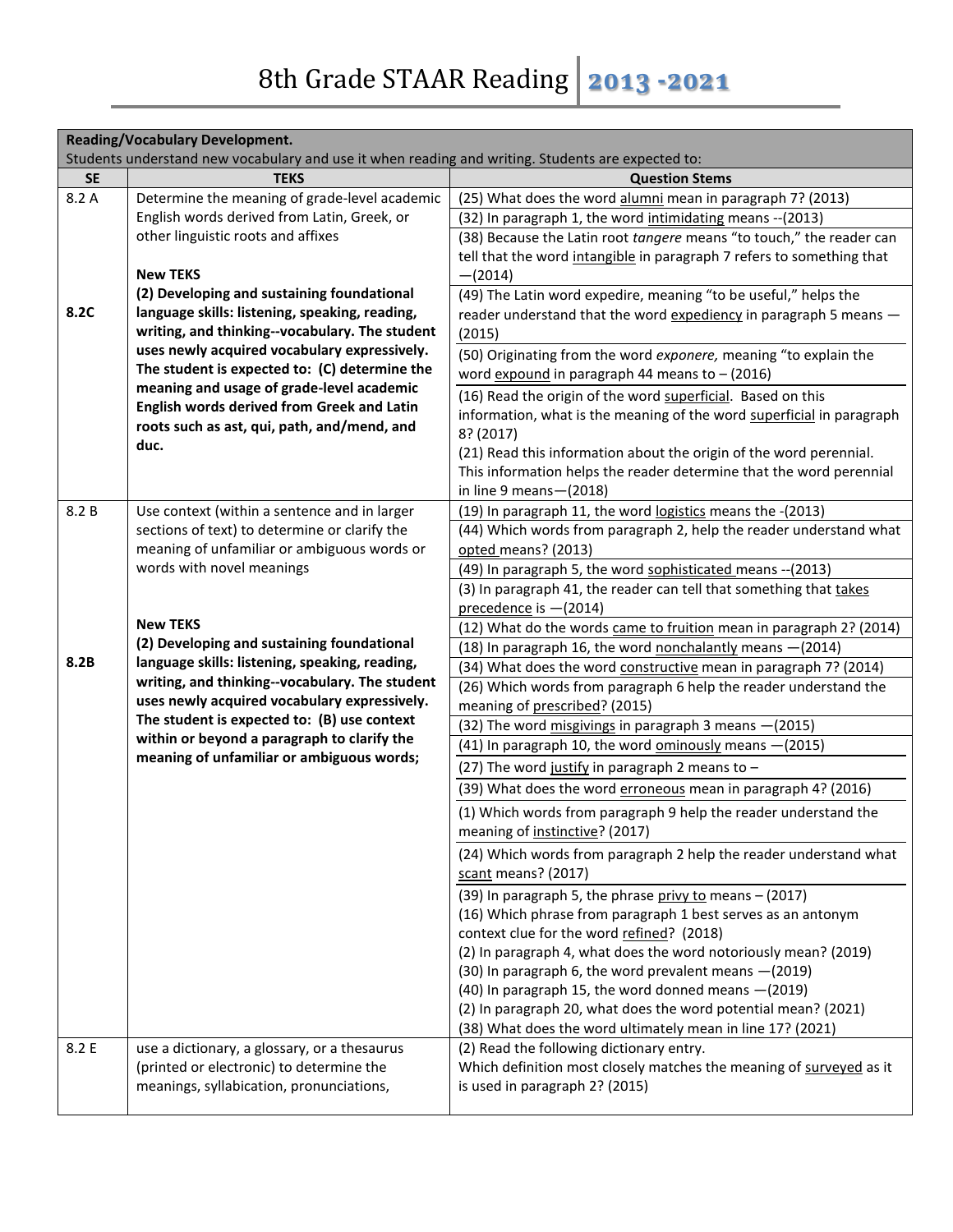|                 | alternate word choices, and parts of speech of<br>words                                               | (6) Read the dictionary entry. Which definition most closely matches<br>the way the word nice is used in paragraph 11? (2016)    |
|-----------------|-------------------------------------------------------------------------------------------------------|----------------------------------------------------------------------------------------------------------------------------------|
|                 |                                                                                                       | (20) Read this dictionary entry. Which definition best matches the                                                               |
| 8.2A            | <b>New TEKS</b>                                                                                       | way the word due is used in paragraph 2? (2016)                                                                                  |
|                 | (2) Developing and sustaining foundational                                                            | Read the following dictionary entry. Which definition best matches                                                               |
|                 | language skills: listening, speaking, reading,                                                        | the way the word stretch is used in paragraph 9? (2018)                                                                          |
|                 | writing, and thinking--vocabulary. The student                                                        | (24) Read the dictionary entry. Which definition best matches the way                                                            |
|                 | uses newly acquired vocabulary expressively.                                                          | the word afford is used in line 4? (2019)                                                                                        |
|                 | The student is expected to: (A) use print or                                                          | (14) Read the dictionary entry for the word screen. [screen \'skren\v                                                            |
|                 | digital resources to determine the meaning,                                                           | 1. to give shelter to 2. to guard from injury 3. to examine for a                                                                |
|                 | syllabication, pronunciation, word origin, and                                                        |                                                                                                                                  |
|                 | part of speech;                                                                                       | particular purpose 4. to shield from view] Which definition best                                                                 |
|                 |                                                                                                       | matches the way the word screening is used in paragraph 1 of the                                                                 |
|                 |                                                                                                       | selection "Tiptoeing Scientists"? (2021)                                                                                         |
|                 | Reading/Comprehension of Literary Text/Theme and Genre.                                               |                                                                                                                                  |
|                 |                                                                                                       | Students analyze, make inferences and draw conclusions about theme and genre in different cultural, historical, and contemporary |
|                 | contexts and provide evidence from the text to support their understanding. Students are expected to: |                                                                                                                                  |
| <b>SE</b>       | <b>TEKS</b>                                                                                           | <b>Question Stems</b>                                                                                                            |
| 8.3             | Students analyze, make inferences and draw                                                            | (2) Which statement best expresses the main theme of the excerpt?                                                                |
| <b>Fig 19 D</b> | conclusions about theme and genre in                                                                  | (2013)                                                                                                                           |
|                 | different cultural, historical, and                                                                   | (33) Which lines from the poem reflect a lesson that the speaker                                                                 |
|                 | contemporary contexts and provide                                                                     | learns? (2013)                                                                                                                   |
|                 | evidence from the text to support their                                                               | (5) Based on the story, what can the reader conclude about                                                                       |
|                 | understanding.                                                                                        | homestead laws in the early 1900s? (2014)                                                                                        |
|                 |                                                                                                       | (48) The reader can best identify this selection as a memoir because it                                                          |
|                 | (5) Comprehension skills: listening,                                                                  | $-(2014)$                                                                                                                        |
| 8.5F            | speaking, reading, writing, and thinking                                                              | (48) What is the central message presented in the play? (2016)                                                                   |
|                 | using multiple texts. The student uses                                                                | (4) Through the narrator's experience, the author explores the idea of                                                           |
|                 | metacognitive skills to both develop and                                                              | $-(2017)$                                                                                                                        |
|                 | deepen comprehension of increasingly                                                                  | (6) What is the main theme of the selection? (2018)                                                                              |
|                 | complex texts. The student is expected to:                                                            | (3) Which sentence from the selection best conveys the author's main                                                             |
|                 | (F) make inferences and use evidence to                                                               | message? (2019)                                                                                                                  |
|                 | support understanding;                                                                                | (41) What lesson is referred to in the title of the story? (2019)                                                                |
|                 | (6) Response skills: listening, speaking,                                                             | (43) Which sentence best expresses a theme in the story? (2019)                                                                  |
|                 | reading, writing, and thinking using                                                                  |                                                                                                                                  |
|                 | multiple texts. The student responds to an                                                            |                                                                                                                                  |
| 8.6C & G        | increasingly challenging variety of sources                                                           |                                                                                                                                  |
|                 | that are read, heard, or viewed. The                                                                  |                                                                                                                                  |
|                 | student is expected to: (C) use text                                                                  |                                                                                                                                  |
|                 | evidence to support an appropriate                                                                    |                                                                                                                                  |
|                 | response; (G) discuss and write about the                                                             |                                                                                                                                  |
|                 | explicit or implicit meanings of text;                                                                |                                                                                                                                  |
| 8.3C            | Explain how the values and beliefs of                                                                 | (9) The historical context of this excerpt emphasizes the idea that                                                              |
|                 | particular characters are affected by the                                                             | people in the early 1900s often relied on $-$ (2017)                                                                             |
|                 | historical and cultural setting of the literary                                                       |                                                                                                                                  |
|                 | work.                                                                                                 |                                                                                                                                  |
|                 |                                                                                                       |                                                                                                                                  |
|                 | <b>New TEKS</b>                                                                                       |                                                                                                                                  |
| 8.7D            | (7) Multiple genres: listening, speaking,                                                             |                                                                                                                                  |
|                 | reading, writing, and thinking using                                                                  |                                                                                                                                  |
|                 | multiple texts--literary elements. The                                                                |                                                                                                                                  |
|                 | student recognizes and analyzes literary                                                              |                                                                                                                                  |
|                 |                                                                                                       |                                                                                                                                  |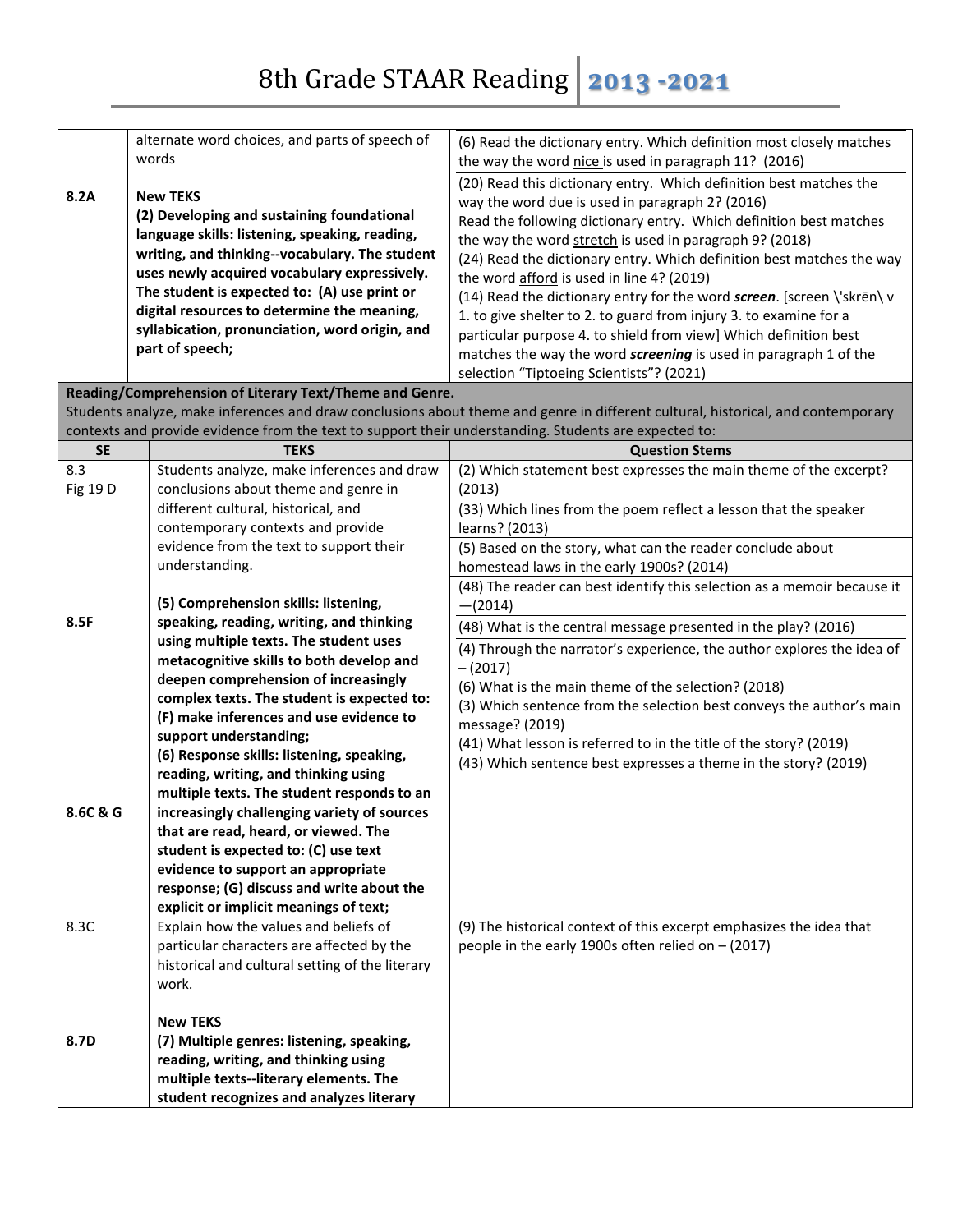|           | elements within and across increasingly                        |                                                                                                                                |
|-----------|----------------------------------------------------------------|--------------------------------------------------------------------------------------------------------------------------------|
|           | complex traditional, contemporary,                             |                                                                                                                                |
|           | classical, and diverse literary texts. The                     |                                                                                                                                |
|           | student is expected to: (D) explain how the                    |                                                                                                                                |
|           | setting influences the values and beliefs of                   |                                                                                                                                |
|           | characters.                                                    |                                                                                                                                |
|           | Reading/Comprehension of Literary Text/Poetry.                 |                                                                                                                                |
|           |                                                                | Students understand, make inferences and draw conclusions about the structure and elements of poetry and provide evidence from |
|           | text to support their understanding. Students are expected to: |                                                                                                                                |
| <b>SE</b> | <b>TEKS</b>                                                    | <b>Question Stems</b>                                                                                                          |
| 8.4       | Students understand, make inferences and                       | (11) How are the train and the speaker similar? (2013)                                                                         |
| Fig 19 D  | draw conclusions about the structure and                       | (12) Which line from the poem best expresses the speaker's sense of                                                            |
|           | elements of poetry and provide evidence                        | dread? (2013)                                                                                                                  |
|           | from text to support their understanding.                      | (15) Dividing the poem into two stanzas allows the poet to-- (2013)                                                            |
|           |                                                                | (16) The train is important to the poem because it represents -- (2013)                                                        |
|           | <b>New TEKS</b>                                                | (17) The poet likely intends for the last two lines to express the                                                             |
|           | (5) Comprehension skills: listening,                           | speaker's -- (2013)                                                                                                            |
| 8.5F      | speaking, reading, writing, and thinking                       | (34) In the poem, the speaker's mood changes from -- (2013)                                                                    |
|           | using multiple texts. The student uses                         | (37) Based on the last stanza, the reader can conclude that the                                                                |
|           | metacognitive skills to both develop and                       | speaker -- (2013)                                                                                                              |
|           | deepen comprehension of increasingly                           | (24) What does line 6 suggest about the "whorls," "whirls," and                                                                |
|           | complex texts. The student is expected to:                     | "wheels" on the pad of the speaker's thumb? (2014)                                                                             |
|           | (F) make inferences and use evidence to                        | (15) Read lines 11 and 12 from the poem.                                                                                       |
|           | support understanding;                                         | Why does the poet compare space travelers to the early settlers of                                                             |
|           | (6) Response skills: listening, speaking,                      | America? (2015)                                                                                                                |
|           | reading, writing, and thinking using                           | (16) What does the final stanza of the poem suggest about the future?                                                          |
|           | multiple texts. The student responds to an                     | (2015)                                                                                                                         |
|           | increasingly challenging variety of sources                    | (17) Read these lines from the poem.                                                                                           |
| 8.6C & G  | that are read, heard, or viewed. The                           | The progression from "wayfarers" to "spacefarers" demonstrates that                                                            |
|           | student is expected to: (C) use text                           | people $-(2015)$                                                                                                               |
|           | evidence to support an appropriate                             | (18) What do the descriptions of the future throughout the poem                                                                |
|           | response; (G) discuss and write about the                      | suggest about the speaker? (2015)                                                                                              |
|           | explicit or implicit meanings of text;                         | (10) Which words from the poem show that the speaker is                                                                        |
|           |                                                                | unsympathetic to the dog's wish? (2017)                                                                                        |
|           |                                                                | (11) In the first stanza, the poet uses the words "Over the years" and                                                         |
|           |                                                                | "From thousands of walks" to $-$ (2017)                                                                                        |
|           |                                                                | (13) In contrast to line 10, the last line of the poem show that the dog                                                       |
|           |                                                                | now feels $-$ (2017)                                                                                                           |
|           |                                                                | (14) In lines 20 through 22, the speaker observes that the dog wants                                                           |
|           |                                                                | to $-(2017)$                                                                                                                   |
|           |                                                                | (24) The poet uses present tense throughout the poem to convey                                                                 |
|           |                                                                | that $-(2018)$                                                                                                                 |
|           |                                                                | (25) Based on the details in the poem, the reader can conclude that                                                            |
|           |                                                                | Mother-(2018)                                                                                                                  |
|           |                                                                | (25) What process is the poet describing when she uses the words "i                                                            |
|           |                                                                | remove its muddy shoes and rearrange the pillows" in lines 21 and                                                              |
|           |                                                                | 22? (2019)                                                                                                                     |
|           |                                                                | (26) The title of the poem is effective because it suggests that the                                                           |
|           |                                                                | speaker $-(2019)$                                                                                                              |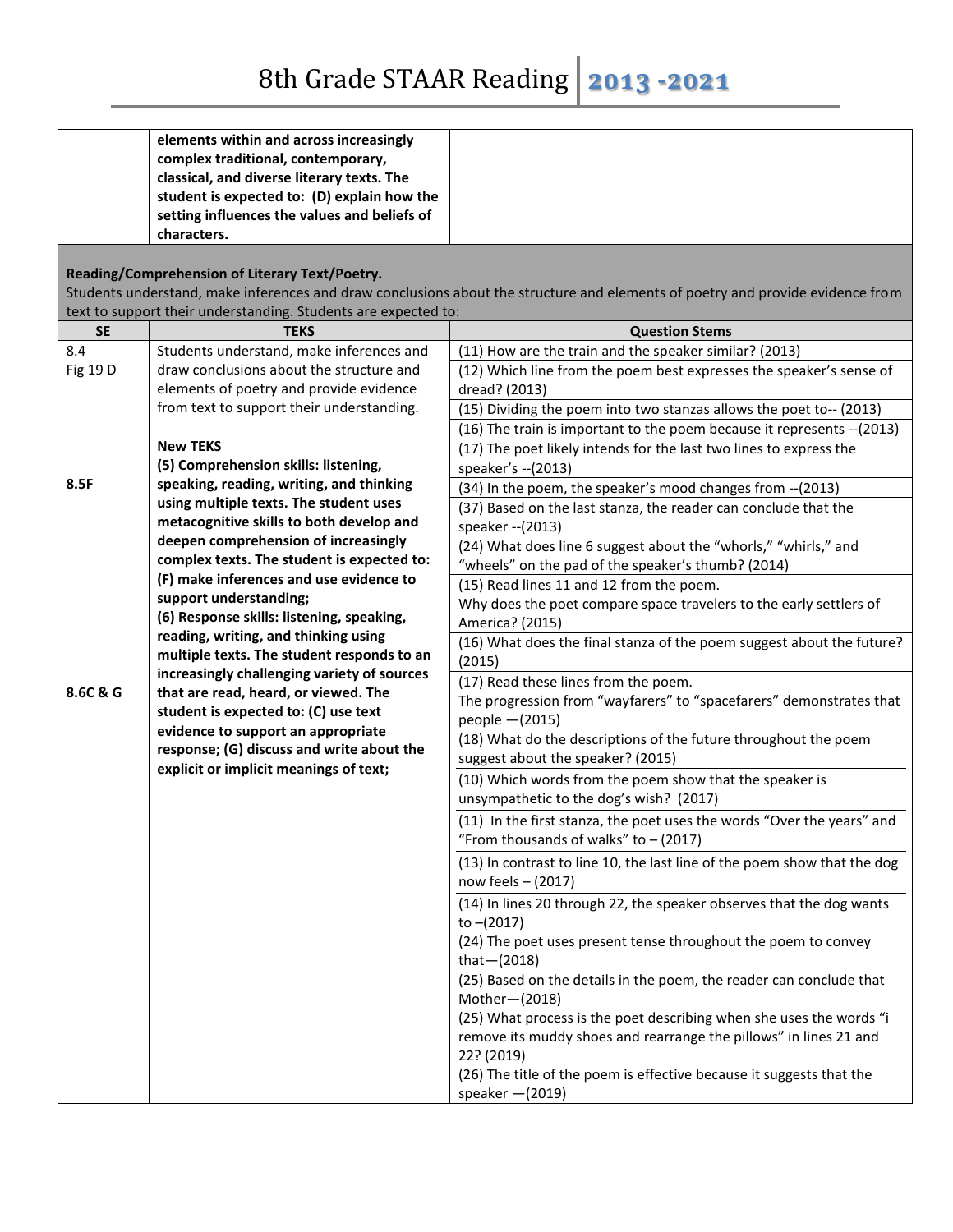| <b>SE</b><br>8.5<br>Fig 19 D<br>8.5F | across a variety of poetic forms such as<br>epic, lyric, and humorous poetry;<br>Reading/Comprehension of Literary Text/Drama.<br>text to support their understanding. Students are expected to:<br><b>TEKS</b><br>Students understand, make inferences and<br>draw conclusions about the structure and<br>elements of drama and provide evidence<br>from text to support their understanding.<br><b>New TEKS</b><br>(5) Comprehension skills: listening,<br>speaking, reading, writing, and thinking<br>using multiple texts. The student uses | Students understand, make inferences and draw conclusions about the structure and elements of drama and provide evidence from<br><b>Question Stems</b><br>(44) Which event during the debate does the playwright include to<br>create humor? (2016)<br>(51) Which line from paragraph 27 helps portray Kyli as dramatic?<br>(2016)<br>(42) The playwright shows that Alyssa has matured by revealing<br>Alyssa's - (2021)<br>(43) What inference can the reader make based on the events<br>that take place in scene 4? (2021) |
|--------------------------------------|-------------------------------------------------------------------------------------------------------------------------------------------------------------------------------------------------------------------------------------------------------------------------------------------------------------------------------------------------------------------------------------------------------------------------------------------------------------------------------------------------------------------------------------------------|--------------------------------------------------------------------------------------------------------------------------------------------------------------------------------------------------------------------------------------------------------------------------------------------------------------------------------------------------------------------------------------------------------------------------------------------------------------------------------------------------------------------------------|
|                                      |                                                                                                                                                                                                                                                                                                                                                                                                                                                                                                                                                 |                                                                                                                                                                                                                                                                                                                                                                                                                                                                                                                                |
|                                      |                                                                                                                                                                                                                                                                                                                                                                                                                                                                                                                                                 |                                                                                                                                                                                                                                                                                                                                                                                                                                                                                                                                |
|                                      |                                                                                                                                                                                                                                                                                                                                                                                                                                                                                                                                                 |                                                                                                                                                                                                                                                                                                                                                                                                                                                                                                                                |
|                                      |                                                                                                                                                                                                                                                                                                                                                                                                                                                                                                                                                 |                                                                                                                                                                                                                                                                                                                                                                                                                                                                                                                                |
|                                      |                                                                                                                                                                                                                                                                                                                                                                                                                                                                                                                                                 |                                                                                                                                                                                                                                                                                                                                                                                                                                                                                                                                |
|                                      |                                                                                                                                                                                                                                                                                                                                                                                                                                                                                                                                                 |                                                                                                                                                                                                                                                                                                                                                                                                                                                                                                                                |
|                                      |                                                                                                                                                                                                                                                                                                                                                                                                                                                                                                                                                 |                                                                                                                                                                                                                                                                                                                                                                                                                                                                                                                                |
|                                      |                                                                                                                                                                                                                                                                                                                                                                                                                                                                                                                                                 |                                                                                                                                                                                                                                                                                                                                                                                                                                                                                                                                |
|                                      | punctuation and line length in poems                                                                                                                                                                                                                                                                                                                                                                                                                                                                                                            |                                                                                                                                                                                                                                                                                                                                                                                                                                                                                                                                |
|                                      | effect of graphical elements such as                                                                                                                                                                                                                                                                                                                                                                                                                                                                                                            |                                                                                                                                                                                                                                                                                                                                                                                                                                                                                                                                |
|                                      | The student is expected to: (B) analyze the                                                                                                                                                                                                                                                                                                                                                                                                                                                                                                     |                                                                                                                                                                                                                                                                                                                                                                                                                                                                                                                                |
|                                      | contemporary, classical, and diverse texts.                                                                                                                                                                                                                                                                                                                                                                                                                                                                                                     |                                                                                                                                                                                                                                                                                                                                                                                                                                                                                                                                |
|                                      | traditional,                                                                                                                                                                                                                                                                                                                                                                                                                                                                                                                                    |                                                                                                                                                                                                                                                                                                                                                                                                                                                                                                                                |
|                                      | within and across increasingly complex                                                                                                                                                                                                                                                                                                                                                                                                                                                                                                          |                                                                                                                                                                                                                                                                                                                                                                                                                                                                                                                                |
|                                      | recognizes and analyzes genre-specific<br>characteristics, structures, and purposes                                                                                                                                                                                                                                                                                                                                                                                                                                                             |                                                                                                                                                                                                                                                                                                                                                                                                                                                                                                                                |
|                                      | multiple texts--genres. The student                                                                                                                                                                                                                                                                                                                                                                                                                                                                                                             |                                                                                                                                                                                                                                                                                                                                                                                                                                                                                                                                |
|                                      | reading, writing, and thinking using                                                                                                                                                                                                                                                                                                                                                                                                                                                                                                            |                                                                                                                                                                                                                                                                                                                                                                                                                                                                                                                                |
| 8.8B                                 | (8) Multiple genres: listening, speaking,                                                                                                                                                                                                                                                                                                                                                                                                                                                                                                       |                                                                                                                                                                                                                                                                                                                                                                                                                                                                                                                                |
|                                      | <b>New TEKS</b>                                                                                                                                                                                                                                                                                                                                                                                                                                                                                                                                 |                                                                                                                                                                                                                                                                                                                                                                                                                                                                                                                                |
|                                      |                                                                                                                                                                                                                                                                                                                                                                                                                                                                                                                                                 |                                                                                                                                                                                                                                                                                                                                                                                                                                                                                                                                |
|                                      | poetry).                                                                                                                                                                                                                                                                                                                                                                                                                                                                                                                                        | most likely to $-(2014)$                                                                                                                                                                                                                                                                                                                                                                                                                                                                                                       |
|                                      | between the purpose and characteristics of<br>different poetic forms (e.g., epic poetry, lyric                                                                                                                                                                                                                                                                                                                                                                                                                                                  | speaker's desire to $-(2014)$<br>(23) The poet chose an irregular and unpredictable rhyme scheme                                                                                                                                                                                                                                                                                                                                                                                                                               |
| 8.4 A                                | Compare and contrast the relationship                                                                                                                                                                                                                                                                                                                                                                                                                                                                                                           | (22) The repetition of the words "my" and "my own" emphasizes the                                                                                                                                                                                                                                                                                                                                                                                                                                                              |
|                                      |                                                                                                                                                                                                                                                                                                                                                                                                                                                                                                                                                 | twin"? (2021)                                                                                                                                                                                                                                                                                                                                                                                                                                                                                                                  |
|                                      |                                                                                                                                                                                                                                                                                                                                                                                                                                                                                                                                                 | What is the poet suggesting by referring to the speaker's "invisible                                                                                                                                                                                                                                                                                                                                                                                                                                                           |
|                                      |                                                                                                                                                                                                                                                                                                                                                                                                                                                                                                                                                 | (28) Read stanza 6 (lines 28-33). [It's as if my other self has been here<br>all along- the invisible twin who never left this island and never will.]                                                                                                                                                                                                                                                                                                                                                                         |
|                                      |                                                                                                                                                                                                                                                                                                                                                                                                                                                                                                                                                 | 21? (2021)                                                                                                                                                                                                                                                                                                                                                                                                                                                                                                                     |
|                                      |                                                                                                                                                                                                                                                                                                                                                                                                                                                                                                                                                 | (27) What is the effect of the two-word sentences in lines 19 through                                                                                                                                                                                                                                                                                                                                                                                                                                                          |
|                                      |                                                                                                                                                                                                                                                                                                                                                                                                                                                                                                                                                 | speaker's conflict? (2021)                                                                                                                                                                                                                                                                                                                                                                                                                                                                                                     |
|                                      |                                                                                                                                                                                                                                                                                                                                                                                                                                                                                                                                                 | (2021)<br>(26) Which lines from the poem best identify the source of the                                                                                                                                                                                                                                                                                                                                                                                                                                                       |
|                                      |                                                                                                                                                                                                                                                                                                                                                                                                                                                                                                                                                 | (25) What message does the poet hope to convey in the poem?                                                                                                                                                                                                                                                                                                                                                                                                                                                                    |
|                                      |                                                                                                                                                                                                                                                                                                                                                                                                                                                                                                                                                 | $-(2021)$                                                                                                                                                                                                                                                                                                                                                                                                                                                                                                                      |
|                                      |                                                                                                                                                                                                                                                                                                                                                                                                                                                                                                                                                 | (23) In stanza 2 (lines 7-12), the reader can tell that the speaker feels                                                                                                                                                                                                                                                                                                                                                                                                                                                      |
|                                      |                                                                                                                                                                                                                                                                                                                                                                                                                                                                                                                                                 | (28) The poet uses lines 1 through 6 to establish that -<br>(2019)                                                                                                                                                                                                                                                                                                                                                                                                                                                             |
|                                      |                                                                                                                                                                                                                                                                                                                                                                                                                                                                                                                                                 |                                                                                                                                                                                                                                                                                                                                                                                                                                                                                                                                |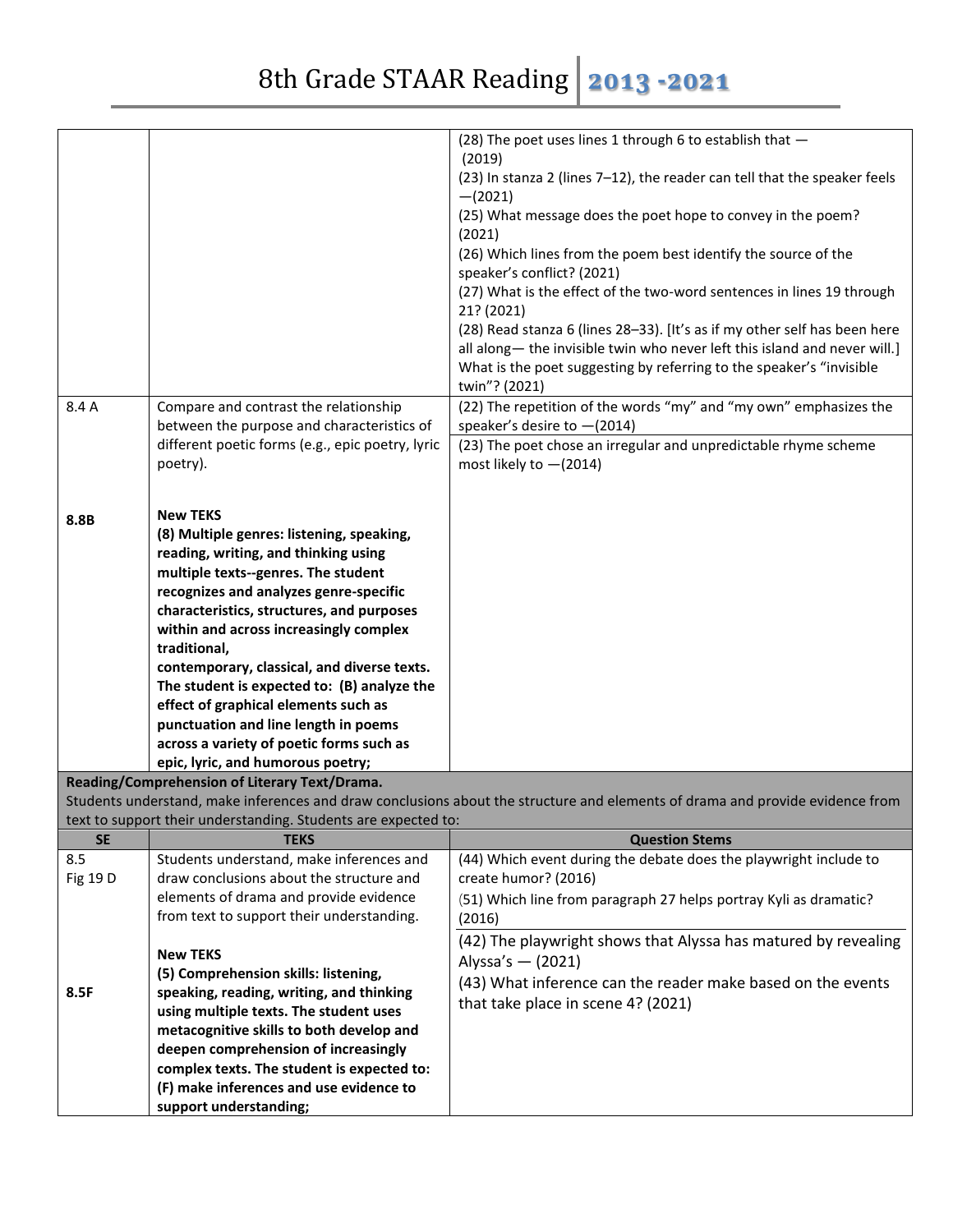| 8.6C & G  | (6) Response skills: listening, speaking,<br>reading, writing, and thinking using<br>multiple texts. The student responds to an<br>increasingly challenging variety of sources<br>that are read, heard, or viewed. The<br>student is expected to: (C) use text<br>evidence to support an appropriate<br>response; (G) discuss and write about the<br>explicit or implicit meanings of text; |                                                                                                                                                                                                                                                                                                                                                            |
|-----------|---------------------------------------------------------------------------------------------------------------------------------------------------------------------------------------------------------------------------------------------------------------------------------------------------------------------------------------------------------------------------------------------|------------------------------------------------------------------------------------------------------------------------------------------------------------------------------------------------------------------------------------------------------------------------------------------------------------------------------------------------------------|
| 8.5A      | Analyze how different playwrights<br>characterize their protagonists and<br>antagonists through the dialogue and<br>staging of their plays.<br><b>New TEKS</b><br>(8) Multiple genres: listening, speaking,<br>reading, writing, and thinking using                                                                                                                                         | (46) What do paragraphs 27 and 46 suggest about Kyli? (2016)<br>(47) The stage directions in paragraph 30 indicate that Mark is -<br>(2016)<br>(49) Read paragraph 51. What does the dialogue convey about<br>Mark's attitude toward Christy? (2016)<br>(52) Karl's dialogue in the play show that his feelings about the<br>election change from - (2016) |
| 8.8C      | multiple texts--genres. The student<br>recognizes and analyzes genre-specific<br>characteristics, structures, and purposes<br>within and across increasingly complex<br>traditional, contemporary, classical, and<br>diverse texts. The student is expected to:<br>(C) analyze how playwrights develop<br>dramatic action through the use of acts and                                       |                                                                                                                                                                                                                                                                                                                                                            |
|           |                                                                                                                                                                                                                                                                                                                                                                                             |                                                                                                                                                                                                                                                                                                                                                            |
|           | scenes;                                                                                                                                                                                                                                                                                                                                                                                     |                                                                                                                                                                                                                                                                                                                                                            |
|           | Reading/Comprehension of Literary Text/Fiction.                                                                                                                                                                                                                                                                                                                                             | Students understand, make inferences and draw conclusions about the structure and elements of fiction and provide evidence from                                                                                                                                                                                                                            |
|           | text to support their understanding. Students are expected to:                                                                                                                                                                                                                                                                                                                              |                                                                                                                                                                                                                                                                                                                                                            |
| <b>SE</b> | <b>TEKS</b>                                                                                                                                                                                                                                                                                                                                                                                 | <b>Question Stems</b>                                                                                                                                                                                                                                                                                                                                      |
| 8.6       | Students understand, make inferences and                                                                                                                                                                                                                                                                                                                                                    | (6) Which sentence best explains why Lola is surprised by Ella's                                                                                                                                                                                                                                                                                           |
| Fig 19 D  | draw conclusions about the structure and                                                                                                                                                                                                                                                                                                                                                    | actions? (2013)                                                                                                                                                                                                                                                                                                                                            |
|           | elements of fiction and provide evidence<br>from text to support their understanding.                                                                                                                                                                                                                                                                                                       | (9) Which statement best expresses the main conflict in the excerpt?<br>(2013)                                                                                                                                                                                                                                                                             |
|           |                                                                                                                                                                                                                                                                                                                                                                                             | (6) The narrator describes his mule ride to school in a way that shows                                                                                                                                                                                                                                                                                     |
|           | New TEKS                                                                                                                                                                                                                                                                                                                                                                                    | his $-(2015)$                                                                                                                                                                                                                                                                                                                                              |
|           | (5) Comprehension skills: listening,                                                                                                                                                                                                                                                                                                                                                        | (7) Which sentence best illustrates the narrator's commitment to his                                                                                                                                                                                                                                                                                       |
| 8.5F      | speaking, reading, writing, and thinking                                                                                                                                                                                                                                                                                                                                                    | project? (2015)                                                                                                                                                                                                                                                                                                                                            |
|           | using multiple texts. The student uses                                                                                                                                                                                                                                                                                                                                                      | (9) When the narrator explains how he completed his project, his                                                                                                                                                                                                                                                                                           |
|           | metacognitive skills to both develop and                                                                                                                                                                                                                                                                                                                                                    | classmates' response shows that they -(2015)                                                                                                                                                                                                                                                                                                               |
|           | deepen comprehension of increasingly<br>complex texts. The student is expected to:                                                                                                                                                                                                                                                                                                          | (8) For Byrd, going to Sweetwater most likely represents -(2016)                                                                                                                                                                                                                                                                                           |
|           | (F) make inferences and use evidence to                                                                                                                                                                                                                                                                                                                                                     | (10) The final sentence of the excerpt suggests that Byrd most likely                                                                                                                                                                                                                                                                                      |
|           | support understanding;                                                                                                                                                                                                                                                                                                                                                                      | $feels - (2016)$                                                                                                                                                                                                                                                                                                                                           |
|           | (6) Response skills: listening, speaking,                                                                                                                                                                                                                                                                                                                                                   | (19) Based on Noah's conversation with his mother in paragraphs 3                                                                                                                                                                                                                                                                                          |
|           | reading, writing, and thinking using                                                                                                                                                                                                                                                                                                                                                        | through 7, the reader can conclude that $-$ (2016)<br>(18) In paragraph 5, Anthony chooses not to mention the read-made                                                                                                                                                                                                                                    |
|           | multiple texts. The student responds to an                                                                                                                                                                                                                                                                                                                                                  | pesto most likely because he-(2018)                                                                                                                                                                                                                                                                                                                        |
| 8.6C & G  | increasingly challenging variety of sources<br>that are read, heard, or viewed. The                                                                                                                                                                                                                                                                                                         | (20) What can the reader conclude about Grandpa from his actions in<br>the story? (2018)                                                                                                                                                                                                                                                                   |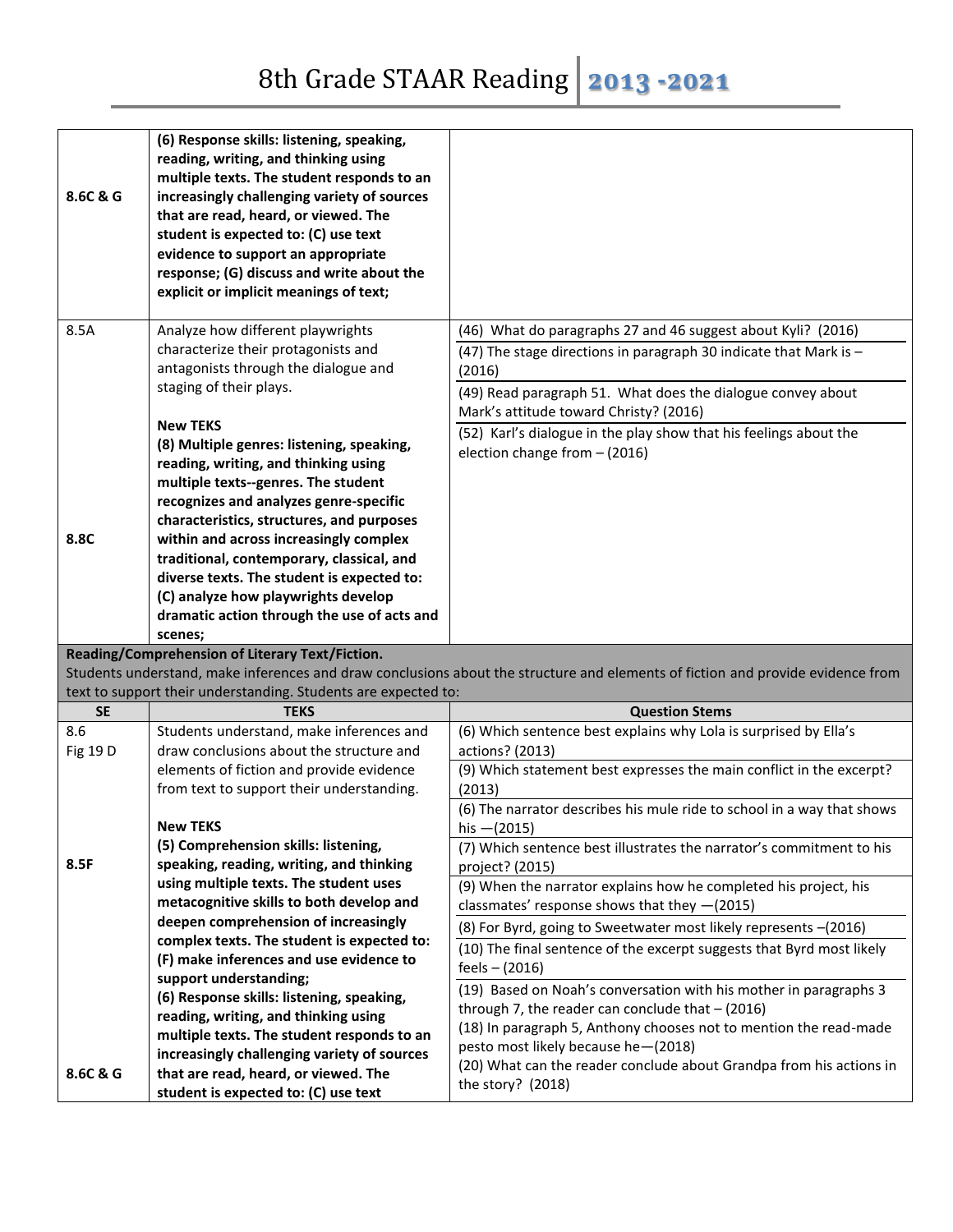| 8.6             | evidence to support an appropriate<br>response; (G) discuss and write about the<br>explicit or implicit meanings of text;<br>Summarize, paraphrase, and synthesize                                                                                                                             | (40) Coach Wilson calls Teresa's mother before the tryout most likely<br>to $-$ (2018)<br>(42) Read this sentence from paragraph 9.<br>Mostly he drew during the free minutes of his day, when he could<br>empty his mind and just trust his charcoal pencil.<br>Based on this sentence, the reader can conclude that Andy -<br>(2019)<br>(8) Based on Lucy's interactions with her classmates, which statement<br>best expresses the major theme explored in this selection? (2021)<br>(7) Which of these is the best summary of the excerpt? (2014) |
|-----------------|------------------------------------------------------------------------------------------------------------------------------------------------------------------------------------------------------------------------------------------------------------------------------------------------|-------------------------------------------------------------------------------------------------------------------------------------------------------------------------------------------------------------------------------------------------------------------------------------------------------------------------------------------------------------------------------------------------------------------------------------------------------------------------------------------------------------------------------------------------------|
| <b>Fig 19 E</b> | texts in ways that maintain meaning and<br>logical order within a text and across texts<br><b>New TEKS</b><br>(6) Response skills: listening, speaking,                                                                                                                                        | (9) What is the best summary of the excerpt? (2016)<br>(7) What is the best summary of paragraphs 5 through 9? (2017)<br>(38) What is the best summary of the story? (2019)<br>(6) What is the best summary of this selection? (2021)                                                                                                                                                                                                                                                                                                                 |
| 8.6D            | reading, writing, and thinking using<br>multiple texts. The student responds to an<br>increasingly challenging variety of sources<br>that are read, heard, or viewed. The<br>student is expected to: (D) paraphrase and<br>summarize texts in ways that maintain<br>meaning and logical order; |                                                                                                                                                                                                                                                                                                                                                                                                                                                                                                                                                       |
| 8.6 A           | Analyze linear plot developments (e.g.,<br>conflict, rising action, falling action,<br>resolution, subplots) to determine whether                                                                                                                                                              | (4) The author included paragraph 15 in order to -- (2013)<br>(8) Which event triggers the main problem in the excerpt? (2013)                                                                                                                                                                                                                                                                                                                                                                                                                        |
|                 | and how conflicts are resolved                                                                                                                                                                                                                                                                 | (4) Paragraphs 8 through 10 help build tension in the story by $-$<br>(2014)                                                                                                                                                                                                                                                                                                                                                                                                                                                                          |
|                 | <b>New TEKS</b><br>(7) Multiple genres: listening, speaking,                                                                                                                                                                                                                                   | (6) Paragraph 32 is important to the story because it -(2014)<br>(8) Which of these best demonstrates the moment when Traft Martin<br>realizes he will lose the hearing? (2014)                                                                                                                                                                                                                                                                                                                                                                       |
| 8.7C            | reading, writing, and thinking using<br>multiple texts--literary elements. The                                                                                                                                                                                                                 | (20) The story reaches its climax when - (2014)<br>(3) In paragraphs 7 through 10, why is the father's response to the                                                                                                                                                                                                                                                                                                                                                                                                                                |
|                 | student recognizes and analyzes literary<br>elements within and across increasingly                                                                                                                                                                                                            | narrator's plan important to the excerpt? (2015)                                                                                                                                                                                                                                                                                                                                                                                                                                                                                                      |
|                 | complex traditional, contemporary,                                                                                                                                                                                                                                                             | (10) The father's work schedule contributes to the development of<br>the plot because it $-(2015)$                                                                                                                                                                                                                                                                                                                                                                                                                                                    |
|                 | classical, and diverse literary texts. The<br>student is expected to: (C) analyze non-                                                                                                                                                                                                         | (1) Which event from the excerpt suggests that Byrd will resolve her<br>conflict? (2016)                                                                                                                                                                                                                                                                                                                                                                                                                                                              |
|                 | linear plot development such as flashbacks,<br>foreshadowing, subplots, and parallel plot<br>structures and compare it to linear plot                                                                                                                                                          | (3) The author builds tension at the beginning of the excerpt by $-$<br>(2016)                                                                                                                                                                                                                                                                                                                                                                                                                                                                        |
|                 | development;                                                                                                                                                                                                                                                                                   | (4) Which event initiates the rising action of the excerpt? (2016)                                                                                                                                                                                                                                                                                                                                                                                                                                                                                    |
|                 |                                                                                                                                                                                                                                                                                                | (23) Which sentence from the excerpt best illustrates Noah's conflict?<br>(2016)                                                                                                                                                                                                                                                                                                                                                                                                                                                                      |
|                 |                                                                                                                                                                                                                                                                                                | (2) The description of the father's return in paragraphs 1 through 4 is<br>important to the excerpt because it $-$ (2017)                                                                                                                                                                                                                                                                                                                                                                                                                             |
|                 |                                                                                                                                                                                                                                                                                                | (3) Which sentence best illustrates the narrator's conflict? (2017)<br>(6) The last two paragraphs of the excerpt convey that the narrator is                                                                                                                                                                                                                                                                                                                                                                                                         |
|                 |                                                                                                                                                                                                                                                                                                | $- (2017)$<br>(17) Paragraphs 1 through 3 are important to the story because they<br>establish that Anthony-(2018)<br>(42) Which event in the story causes Teresa to reevaluate her talent<br>as a long jumper? (2018)                                                                                                                                                                                                                                                                                                                                |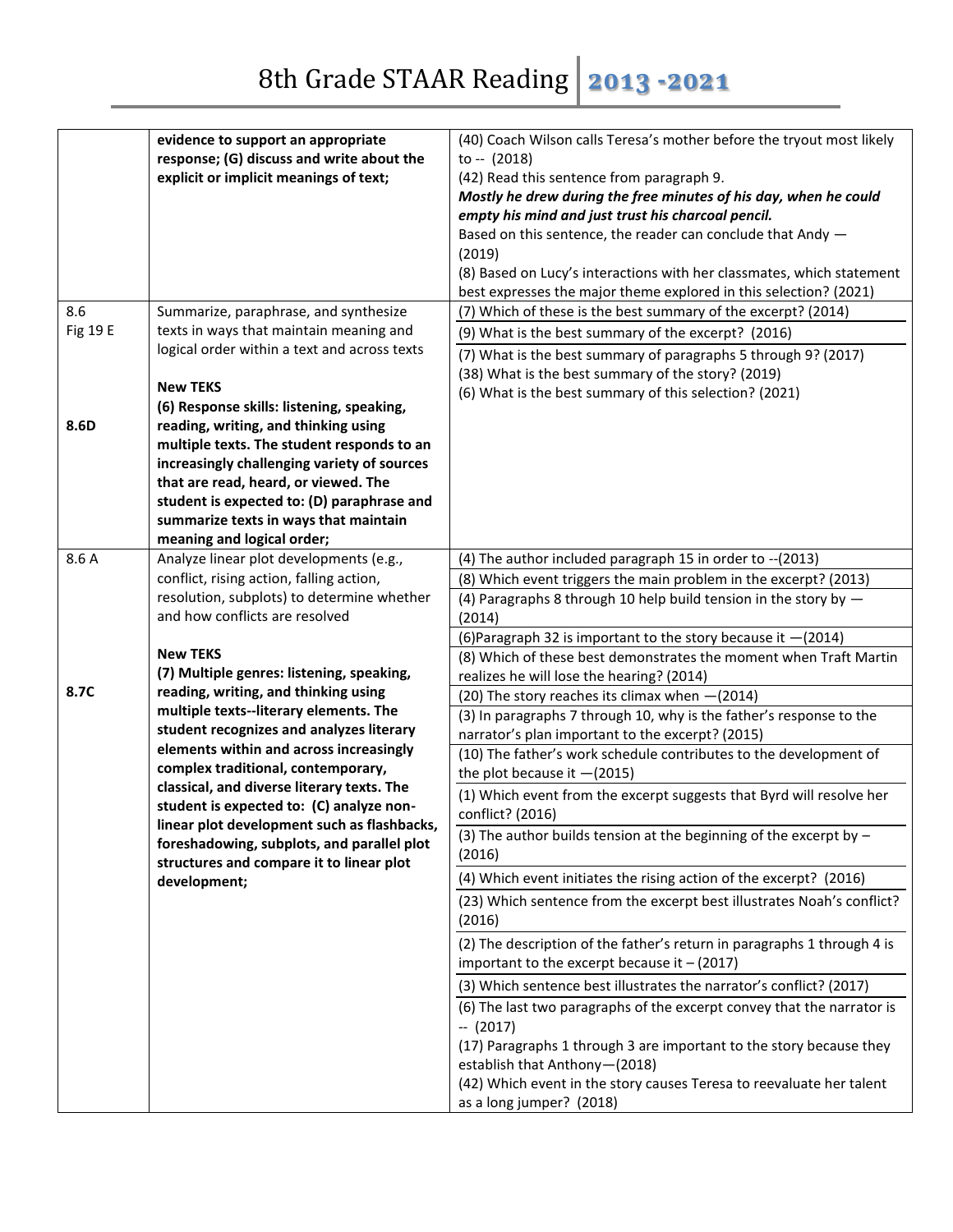|        |                                                                                       | (37) The main role of Andy's art teacher in this story is to help -                             |
|--------|---------------------------------------------------------------------------------------|-------------------------------------------------------------------------------------------------|
|        |                                                                                       | (2019)                                                                                          |
|        |                                                                                       | (4) Why are the events in paragraphs 1 and 2 important to the plot?<br>(2021)                   |
|        |                                                                                       | (7) A major turning point occurs in the selection when Lucy $-(2021)$                           |
|        |                                                                                       | (40) Scene 2 is important to the play because it foreshadows that                               |
|        |                                                                                       | Samantha $-(2021)$                                                                              |
| 8.6B   | Analyze how the central characters' qualities                                         | (1) The reader can conclude that when Ella arrives at Lola's house, Ella                        |
|        | influence the theme of a fictional work and                                           | is $-(2013)$                                                                                    |
|        | resolution of the central conflict                                                    | (3) Read these sentences from paragraph 34. These sentences show                                |
|        |                                                                                       | that Lola -- (2013)                                                                             |
|        | <b>New TEKS</b>                                                                       | (5) What effect does Ella's uncharacteristic behavior have on the                               |
|        | (7) Multiple genres: listening, speaking,                                             | resolution of the excerpt? (2013)                                                               |
| 8.7A-B | reading, writing, and thinking using                                                  |                                                                                                 |
|        | multiple texts--literary elements. The                                                | (19) Cassie's thoughts in paragraph 14 show that she $-(2014)$                                  |
|        | student recognizes and analyzes literary                                              |                                                                                                 |
|        | elements within and across increasingly                                               |                                                                                                 |
|        | complex traditional, contemporary,                                                    | (21) Which sentence from the story provides the best evidence that                              |
|        | classical, and diverse literary texts. The<br>student is expected to: (A) analyze how | Cassie feels insecure? (2014)                                                                   |
|        | themes are developed through the                                                      |                                                                                                 |
|        | interaction of characters and events; (B)                                             | (5) Paragraphs 11 through 15 support the primary theme of the                                   |
|        | analyze how characters' motivations and                                               | excerpt by emphasizing the narrator's -(2015)                                                   |
|        | behaviors influence events and resolution                                             | (2) What does Byrd's explanation in paragraph 13 reveal to the                                  |
|        | of the conflict;                                                                      | reader? (2016)                                                                                  |
|        |                                                                                       | (5) Read this sentence from paragraph 10. Byrd's actions in this                                |
|        |                                                                                       | sentence best demonstrates her-(2016)                                                           |
|        |                                                                                       | $(21)$ Noah's response his mother's demand adds to the conflict by-<br>(2016)                   |
|        |                                                                                       | (5) The narrator's keen awareness of his father's behavior leads him<br>$to - (2017)$           |
|        |                                                                                       | (41) Read paragraph 3. Teresa's comments influence the theme of                                 |
|        |                                                                                       | the story because they show that she-(2018)                                                     |
|        |                                                                                       | (43) The dialogue between Teresa and her mother after the tryout                                |
|        |                                                                                       | indicates that her mother-(2018)                                                                |
|        |                                                                                       | (1) How is Lucy's behavior in paragraph 23 important to the resolution                          |
|        |                                                                                       | of her conflict? (2021)                                                                         |
|        |                                                                                       | (3) Read paragraph 21. [Lucy allowed herself a small smile. It hadn't                           |
|        |                                                                                       | been a good start, but Rodney was definitely making her first day less                          |
|        |                                                                                       | terrible.] What does this paragraph reveal about Lucy at this point in<br>the selection? (2021) |
| 8.6 C  | Analyze different forms of point of view,                                             | (2) Because the story is written from a first-person point of view, the                         |
|        | including limited versus omniscient,                                                  | reader is better able to understand -(2014)                                                     |
|        | subjective versus objective.                                                          | (1) By using the first-person point of view, the author is able to show                         |
|        | <b>New TEKS</b>                                                                       | $-(2015)$                                                                                       |
|        | (9) Author's purpose and craft: listening,                                            | (22) The first-person point of view allows the author to $-$ (2016)                             |
| 8.9E   | speaking, reading, writing, and thinking                                              | (19) By telling the story from the first-person point of view, the author                       |
|        | using multiple texts. The student uses                                                | helps the reader understand-(2018)                                                              |
|        | critical inquiry to analyze the authors'                                              | (44) The story's third-person limited point of view gives the reader                            |
|        | choices and how they influence and                                                    | insight into $-$ (2018)                                                                         |
|        | communicate meaning within a variety of                                               |                                                                                                 |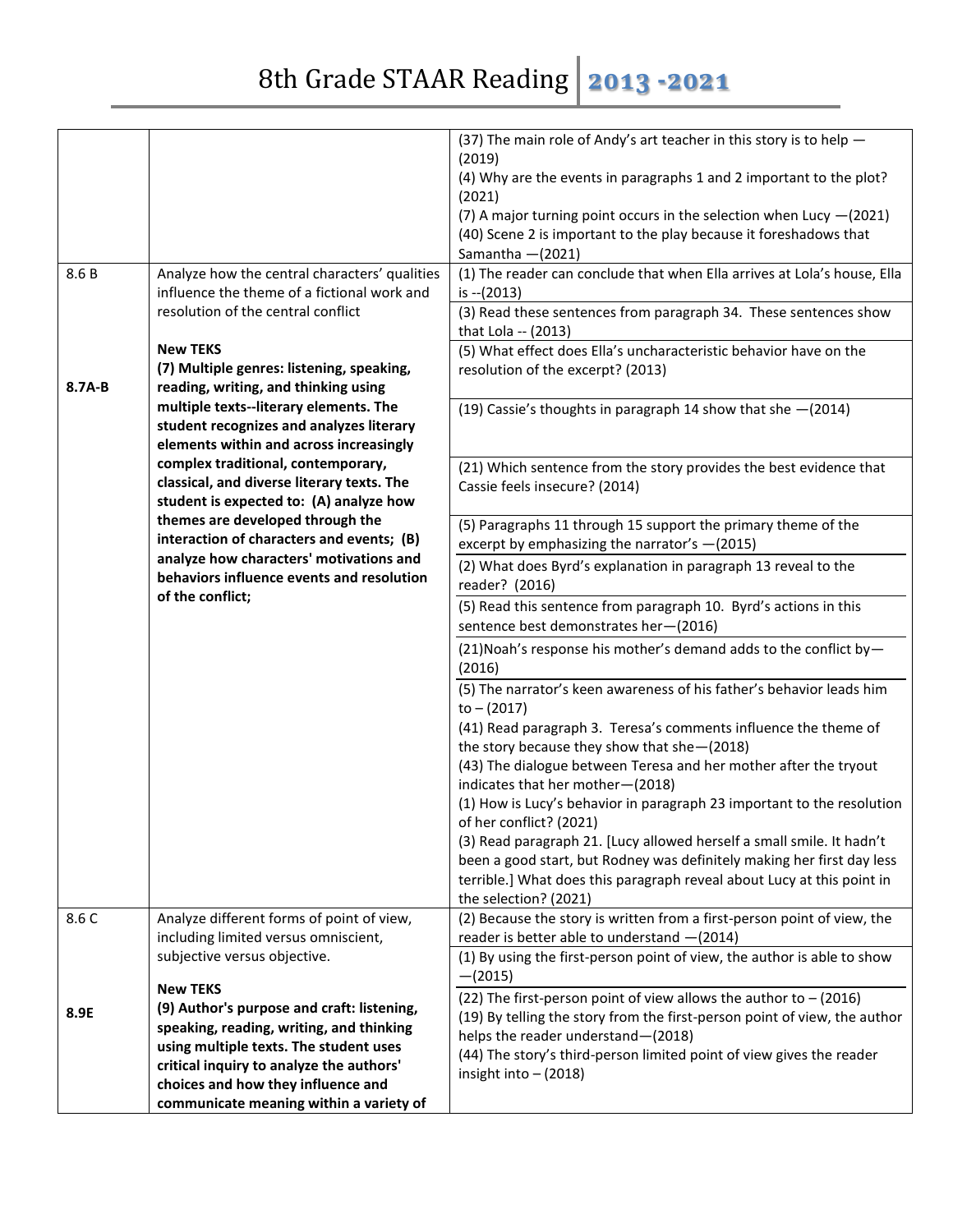|           | texts. The student analyzes and applies                                                               | (5) What does the use of the third-person limited point of view allow                                                              |
|-----------|-------------------------------------------------------------------------------------------------------|------------------------------------------------------------------------------------------------------------------------------------|
|           | author's craft purposefully in order to                                                               | the author to emphasize? (2021)                                                                                                    |
|           | develop his or her own products and                                                                   |                                                                                                                                    |
|           | performances. The student is expected to:                                                             |                                                                                                                                    |
|           | (E) identify and analyze the use of literary                                                          |                                                                                                                                    |
|           | devices, including multiple points of view                                                            |                                                                                                                                    |
|           | and irony;                                                                                            |                                                                                                                                    |
|           | Reading/Comprehension of Literary Text/Literary Nonfiction.                                           |                                                                                                                                    |
|           |                                                                                                       | Students understand, make inferences and draw conclusions about the varied structural patterns and features of literary nonfiction |
|           | and respond by providing evidence from text to support their understanding. Students are expected to: |                                                                                                                                    |
| <b>SE</b> | <b>TEKS</b>                                                                                           | <b>Question Stems</b>                                                                                                              |
| 8.7       | Students understand, make inferences and                                                              | (46) What can the reader conclude about Bird's relationship with                                                                   |
| Fig 19 D  | draw conclusions about the varied structural                                                          | Wrangler? (2014)                                                                                                                   |
|           | patterns and features of literary nonfiction                                                          | (47) Bird uses paragraph 10 to convey to the reader - (2014)                                                                       |
|           | and respond by providing evidence from text                                                           | (49) Bird was fortunate that the district attorney had horses of his                                                               |
|           | to support their understanding                                                                        | own because the district attorney -(2014)                                                                                          |
|           |                                                                                                       | (50) Bird includes paragraphs 11 and 12 in the selection most likely to                                                            |
|           | <b>New TEKS</b>                                                                                       | illustrate that $-(2014)$                                                                                                          |
|           | (5) Comprehension skills: listening,                                                                  | (51) Bird wrote this selection most likely to $-(2014)$                                                                            |
|           | speaking, reading, writing, and thinking                                                              | (52) The author organizes this selection by $-(2014)$                                                                              |
| 8.5F      | using multiple texts. The student uses                                                                | (34) The author uses a bulleted list in order to highlight -(2015)                                                                 |
|           | metacognitive skills to both develop and                                                              | (36) Which sentence suggests that catching crabs is a popular activity                                                             |
|           | deepen comprehension of increasingly                                                                  | on the beach? (2015)                                                                                                               |
|           | complex texts. The student is expected to:                                                            | (37) The author includes the detailed description of ghost crabs most                                                              |
|           | (F) make inferences and use evidence to                                                               | likely to $-(2015)$                                                                                                                |
|           | support understanding;                                                                                | (39) What is the most likely reason why the author is glad that he                                                                 |
|           | (6) Response skills: listening, speaking,                                                             | agreed to Hallie's request? (2015)                                                                                                 |
|           | reading, writing, and thinking using<br>multiple texts. The student responds to an                    | (40) What can readers conclude about Hallie based on her father's                                                                  |
|           | increasingly challenging variety of sources                                                           | description of their experience with the crab on the beach? (2015)                                                                 |
| 8.6C & G  | that are read, heard, or viewed. The                                                                  | (42) In which sentence does the author use an analogy to express the                                                               |
|           | student is expected to: (C) use text                                                                  | significance of the night on the beach with Hallie? (2015)                                                                         |
|           | evidence to support an appropriate                                                                    | (11) Read this sentence from paragraph 18. What does the figurative                                                                |
|           | response; (G) discuss and write about the                                                             | language in this sentence convey about Byrd? (2016)                                                                                |
|           | explicit or implicit meanings of text;                                                                | (32) Through his experiences at the Navajo reservation, the author                                                                 |
|           |                                                                                                       | gained (2017)                                                                                                                      |
|           |                                                                                                       | (35) Which sentence best demonstrates that the author and his father                                                               |
|           |                                                                                                       | depended on the people of the reservation? (2017)                                                                                  |
|           |                                                                                                       | (36) The organization of the selection allows the author to- (2017)                                                                |
|           |                                                                                                       | (3) Paragraphs 8 and 9 are mainly a description of - (2018)                                                                        |
|           |                                                                                                       | (4) Why did the author tell Kenny to turn the wagon around in                                                                      |
|           |                                                                                                       | paragraph 12? (2018)                                                                                                               |
|           |                                                                                                       | (5) The author describes his experience in a way that highlights-                                                                  |
|           |                                                                                                       | (2018)                                                                                                                             |
|           |                                                                                                       | (1) When describing the penguins, the author mostly focuses on their                                                               |
|           |                                                                                                       | $-(2019)$                                                                                                                          |
|           |                                                                                                       | (4) The organizers of the expedition created "penguin etiquette" most                                                              |
|           |                                                                                                       | likely to $-(2019)$                                                                                                                |
|           |                                                                                                       | (5) Based on the selection, what did the author most likely gain from                                                              |
|           |                                                                                                       | his experience? (2019)                                                                                                             |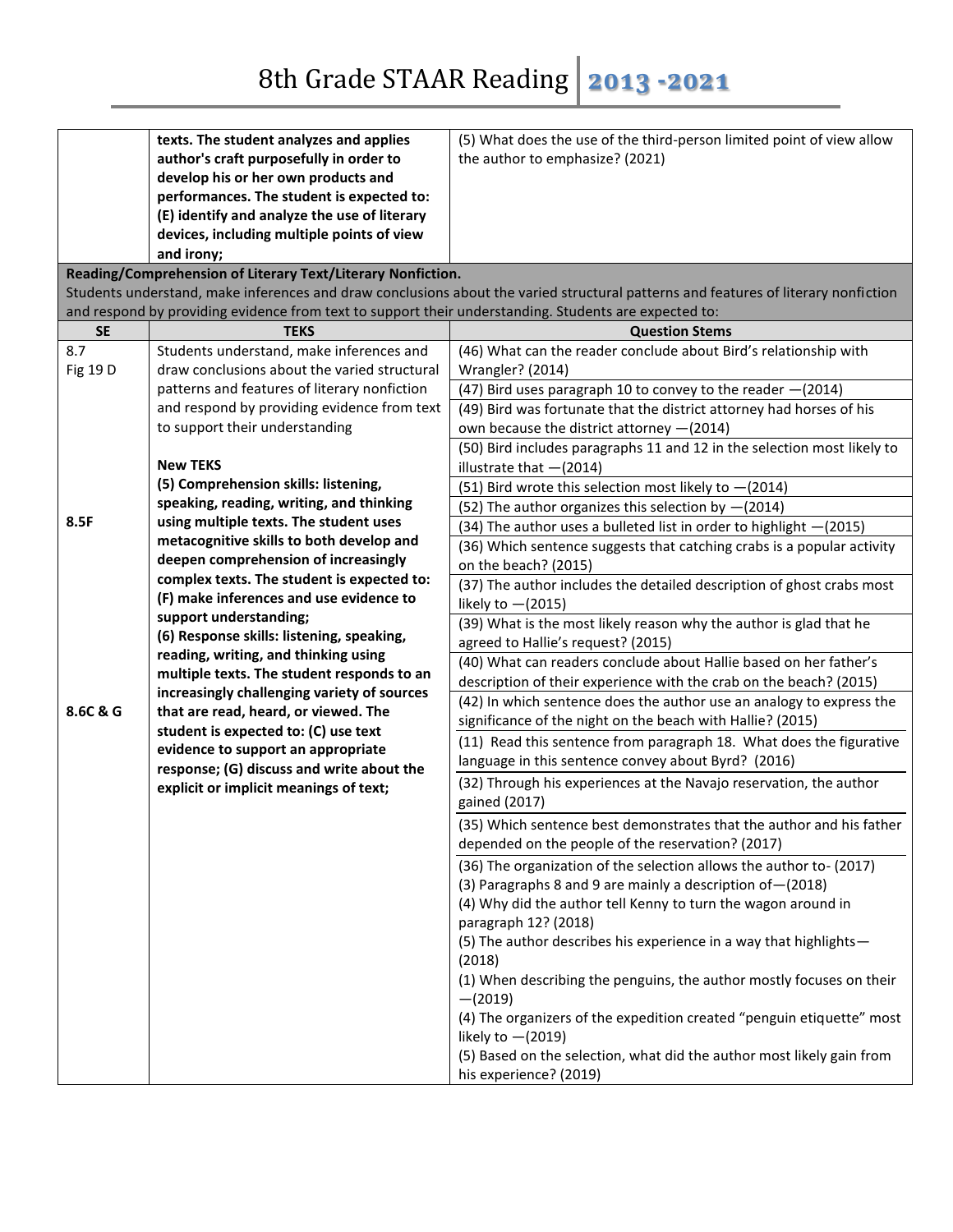|                  |                                                                                               | (7) Which sentence from the selection best expresses the author's<br>enthusiasm during his observation of the penguins? (2019)      |
|------------------|-----------------------------------------------------------------------------------------------|-------------------------------------------------------------------------------------------------------------------------------------|
| 8.7              | Summarize, paraphrase, and synthesize                                                         | (38) What is the best summary of the events leading up to the author                                                                |
| Fig 19 E         | texts in ways that maintain meaning and                                                       | and his daughter chasing crabs? (2015)                                                                                              |
|                  | logical order within a text and across texts                                                  | (7) What is the best summary of this selection? (2018)                                                                              |
|                  |                                                                                               | (6) What is the best summary of this selection? (2019)                                                                              |
|                  | <b>New TEKS</b>                                                                               | (41) What is the best summary of scene 2? (2021)                                                                                    |
| 8.6D             | (6) Response skills: listening, speaking,                                                     |                                                                                                                                     |
|                  | reading, writing, and thinking using                                                          |                                                                                                                                     |
|                  | multiple texts. The student responds to an                                                    |                                                                                                                                     |
|                  | increasingly challenging variety of sources                                                   |                                                                                                                                     |
|                  | that are read, heard, or viewed. The                                                          |                                                                                                                                     |
|                  | student is expected to: (D) paraphrase and                                                    |                                                                                                                                     |
|                  | summarize texts in ways that maintain                                                         |                                                                                                                                     |
|                  | meaning and logical order;                                                                    |                                                                                                                                     |
|                  | Reading/Comprehension of Literary Text/Sensory Language.                                      |                                                                                                                                     |
|                  |                                                                                               | Students understand, make inferences and draw conclusions about how an author's sensory language creates imagery in literary        |
|                  | text and provide evidence from text to support their understanding. Students are expected to: |                                                                                                                                     |
| <b>SE</b><br>8.8 | <b>TEKS</b>                                                                                   | <b>Question Stems</b>                                                                                                               |
| Fig 19 D         | Students understand, make inferences and<br>draw conclusions about how an author's            | (7) The author included paragraph 23 to -- (2013)                                                                                   |
|                  | sensory language creates imagery in literary                                                  | (1) The language in paragraph 42 is used to emphasize $-(2014)$<br>(9) In paragraph 10, which words does the author use to create a |
|                  | text and provide evidence from text to                                                        | tense mood? (2014)                                                                                                                  |
|                  | support their understanding                                                                   | (25) The last two lines of the poem suggest that the thumbprint                                                                     |
|                  |                                                                                               | referred to in the title is a symbol for $-(2014)$                                                                                  |
|                  | <b>New TEKS</b>                                                                               | (4) Read this sentence from paragraph 2.                                                                                            |
|                  | (5) Comprehension skills: listening,                                                          | The author uses imagery in this sentence most likely to show how $-$                                                                |
| 8.5F             | speaking, reading, writing, and thinking                                                      | (2015)                                                                                                                              |
|                  | using multiple texts. The student uses                                                        | (43) The imagery in paragraph 9 shows that the crab chase is -(2015)                                                                |
|                  | metacognitive skills to both develop and                                                      | (7) The sensory language in paragraph 1 helps the reader understand                                                                 |
|                  | deepen comprehension of increasingly                                                          | that Byrd $-$ (2016)                                                                                                                |
|                  | complex texts. The student is expected to:                                                    | (8) Read this sentence from paragraph 16. What does the imagery in                                                                  |
|                  | (F) make inferences and use evidence to                                                       | this sentence suggest about the narrator? (2017)                                                                                    |
|                  | support understanding;                                                                        |                                                                                                                                     |
|                  | (6) Response skills: listening, speaking,                                                     | (12) The imagery in line 11 helps the reader - (2017)                                                                               |
|                  | reading, writing, and thinking using                                                          | (33) Read this sentence from the selection. This comparison helps the                                                               |
|                  | multiple texts. The student responds to an                                                    | reader understand that the author thinks the location $-$ (2017)                                                                    |
| 8.6C & G         | increasingly challenging variety of sources                                                   | (34) Read this sentence from the selection. Which of these is the                                                                   |
|                  | that are read, heard, or viewed. The                                                          | author suggesting in this sentence? (2017)                                                                                          |
|                  | student is expected to: (C) use text                                                          | (2) What does the sensory language in paragraph 7 help the reader                                                                   |
|                  | evidence to support an appropriate<br>response; (G) discuss and write about the               | understand? (2018)                                                                                                                  |
|                  | explicit or implicit meanings of text;                                                        | (23) The words "patiently," "pounds," and "promptly" in the second                                                                  |
|                  |                                                                                               | stanza highlight Mother's-(2018)                                                                                                    |
|                  |                                                                                               | (8) Read this sentence from paragraph 8.<br>For the first time on our journey, we walked                                            |
|                  |                                                                                               | out on deck and felt the sweet bite of the cold,                                                                                    |
|                  |                                                                                               | clean air on our faces.                                                                                                             |
|                  |                                                                                               | The sensory language in this sentence best reveals the author's $-$                                                                 |
|                  |                                                                                               | (2019)                                                                                                                              |
|                  |                                                                                               | (27) What do the contrasting images in lines 17 through 22 suggest?                                                                 |
|                  |                                                                                               | (2019)                                                                                                                              |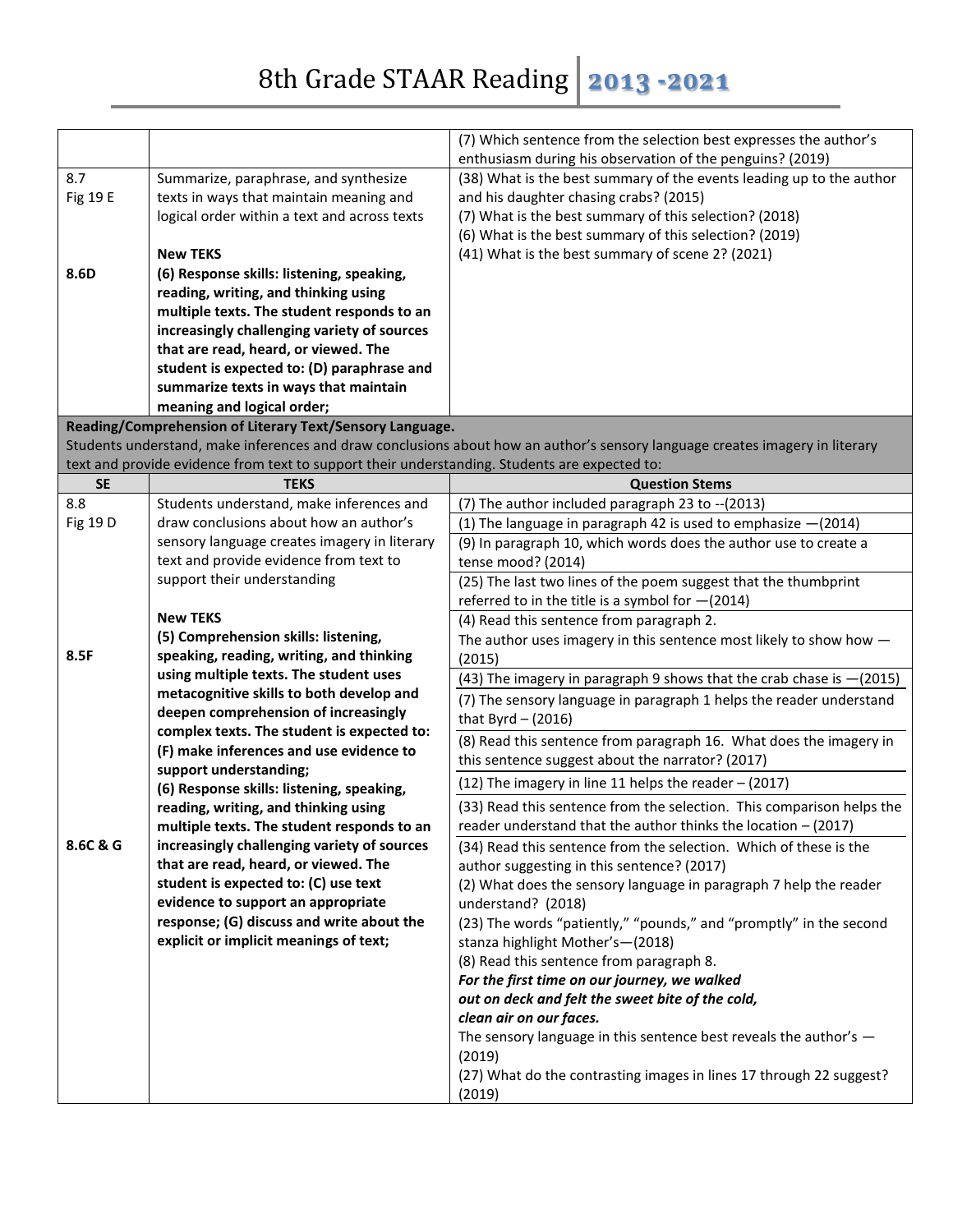|           |                                                                                                       | (39) Which sentence from the story creates an image of how tailoring<br>can help people? (2019)                             |
|-----------|-------------------------------------------------------------------------------------------------------|-----------------------------------------------------------------------------------------------------------------------------|
| 8.8 A     | Explain the effect of similes and extended                                                            | (13) The metaphor in the first stanza is used to emphasize that the --                                                      |
|           | metaphors in literary text                                                                            | (2013)                                                                                                                      |
|           |                                                                                                       | (14) The poet uses a simile in lines 23 and 24 to reveal that the                                                           |
|           | (9) Author's purpose and craft: listening,                                                            | speaker -- (2013)                                                                                                           |
| 8.9D      | speaking, reading, writing, and thinking                                                              | (35) In stanza 2, the poet's use of a metaphor suggests that -- (2013)                                                      |
|           | using multiple texts. The student uses                                                                | (36) Read these lines from the poem. These lines highlight the                                                              |
|           | critical inquiry to analyze the authors'                                                              | speaker's discomfort because they show that --(2013)                                                                        |
|           | choices and how they influence and                                                                    |                                                                                                                             |
|           | communicate meaning within a variety of                                                               | (8) The simile in paragraph 1 helps the reader understand why the                                                           |
|           | texts. The student analyzes and applies                                                               | narrator $-(2015)$                                                                                                          |
|           | author's craft purposefully in order to                                                               |                                                                                                                             |
|           | develop his or her own products and                                                                   | (35) The title of this selection refers both to the money found on the                                                      |
|           | performances. The student is expected to:                                                             | beach and to $-(2015)$                                                                                                      |
|           | (D) describe how the author's use of                                                                  | (45) Read this line of dialogue from the play. Christy says this to Mark                                                    |
|           | figurative language such as extended                                                                  | because she $-$ (2016)                                                                                                      |
|           | metaphor achieves specific purposes;                                                                  | (37) Why does the author compare his experience to that of "a hawk                                                          |
|           |                                                                                                       | or an eagle" in paragraph 7? (2017)                                                                                         |
|           |                                                                                                       | (22) In the first stanza, the poet uses the metaphor of a hunt to                                                           |
|           |                                                                                                       | emphasize that Mother is - (2018)                                                                                           |
|           |                                                                                                       | (23) Which of these ideas is emphasized by the simile in lines 7 and 8?<br>(2019)                                           |
|           |                                                                                                       | (44) Read this sentence from paragraph 15.                                                                                  |
|           |                                                                                                       | A morning full of whispers, jeers, and awkward questions left Andy                                                          |
|           |                                                                                                       | slumped in his seat in art class like a spent parachute.                                                                    |
|           |                                                                                                       | The author uses a simile in this sentence to illustrate $-(2019)$                                                           |
|           |                                                                                                       | (24) The simile in stanza 1 (lines 1-6) helps show that the speaker -                                                       |
|           |                                                                                                       | (2021)                                                                                                                      |
|           |                                                                                                       | (39) Read line 26. ALYSSA: [Sighing.] Yes, I'm first violin in orchestra,                                                   |
|           |                                                                                                       | but I'm not first violin to you. I'm still playing second fiddle, while                                                     |
|           |                                                                                                       | you're busy working on the newspaper.] The playwright uses                                                                  |
|           |                                                                                                       | figurative language in these sentences to show that Alyssa $-$ (2021)                                                       |
|           |                                                                                                       | (44) Read Alyssa's dialogue from line 4. [You're first violin-you're the                                                    |
|           |                                                                                                       | king of the hill!] What does the playwright suggest about Samantha                                                          |
|           |                                                                                                       | through the metaphor in this dialogue? (2021)                                                                               |
|           | Reading/Comprehension of Informational Text/Culture and History                                       |                                                                                                                             |
|           |                                                                                                       | Students analyze, make inferences and draw conclusions about the author's purpose in cultural, historical, and contemporary |
|           | contexts and provide evidence from the text to support their understanding. Students are expected to: |                                                                                                                             |
| <b>SE</b> | <b>TEKS</b>                                                                                           | <b>Question Stems</b><br>(18) The author included paragraph 4 most likely to -- (2013)                                      |
| 8.9       | Students analyze, make inferences and draw<br>conclusions about the author's purpose in               |                                                                                                                             |
| Fig 19 D  | cultural, historical, and contemporary                                                                | (21) The author chose the title of this selection to highlight the idea<br>that -- (2013)                                   |
|           | contexts and provide evidence from the text                                                           | (28) Based on her letter, how has the author's Hispanic heritage                                                            |
|           | to support their understanding                                                                        | influenced her message? (2013)                                                                                              |
|           |                                                                                                       | (43) The author wrote this article most likely to -- (2013)                                                                 |
|           | <b>New TEKS</b>                                                                                       | (13) What is the most likely reason the author wrote this selection?                                                        |
|           | (9) Author's purpose and craft: listening,                                                            | (2014)                                                                                                                      |
|           | speaking, reading, writing, and thinking                                                              | (37) What is the most likely reason the author wrote this selection?                                                        |
| 8.9A      | using multiple texts. The student uses                                                                | (2014)                                                                                                                      |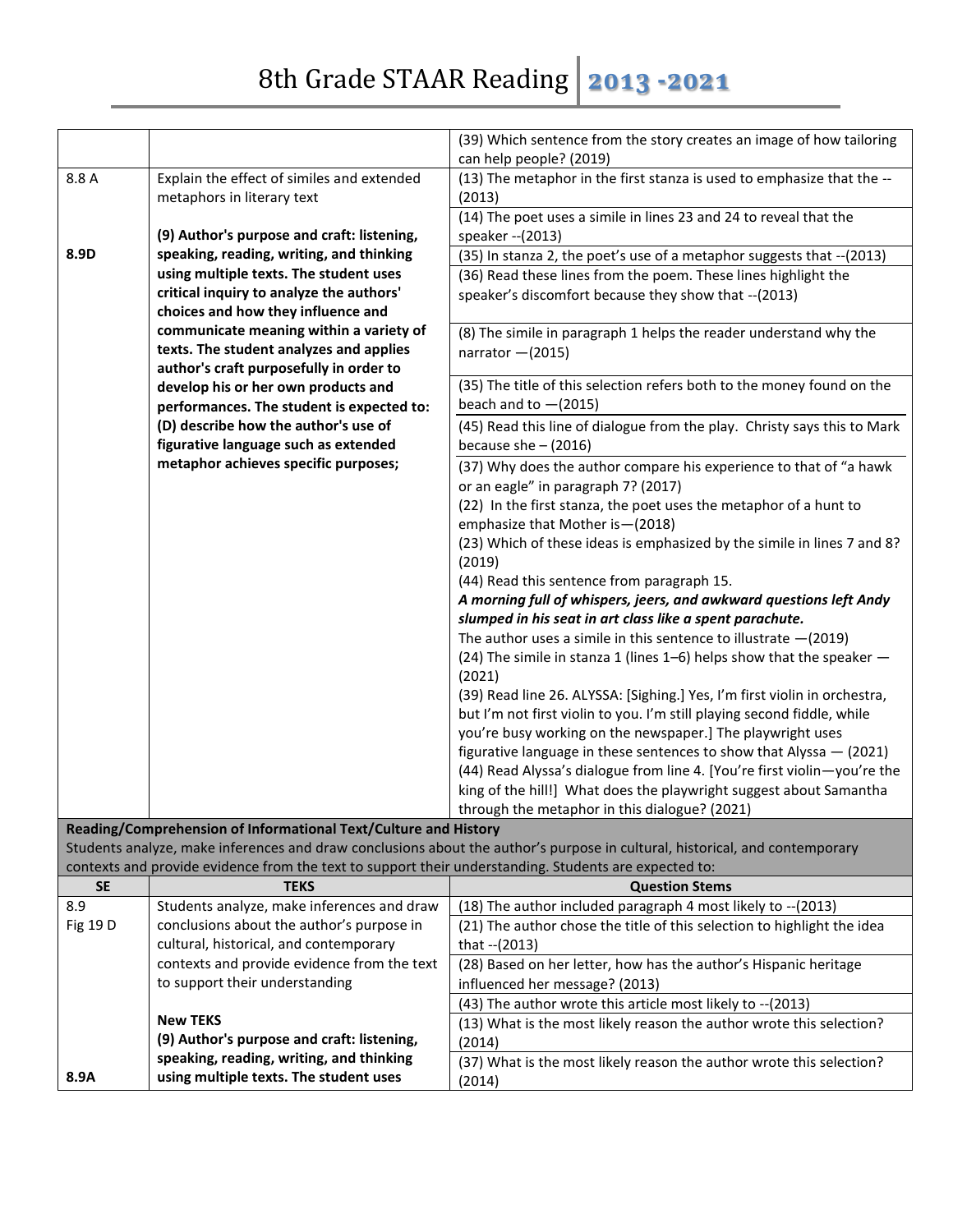|                 | critical inquiry to analyze the authors'                                             | (41) The author of the selection includes paragraphs 8 and 9 most                                                              |
|-----------------|--------------------------------------------------------------------------------------|--------------------------------------------------------------------------------------------------------------------------------|
|                 | choices and how they influence and                                                   | likely to $-(2014)$                                                                                                            |
|                 | communicate meaning within a variety of                                              | (11) The author includes the information about President Kennedy's                                                             |
|                 | texts. The student analyzes and applies                                              | idea and NASA to show that -(2015)                                                                                             |
|                 | author's craft purposefully in order to                                              | (24) What is the author's primary purpose for writing this selection?                                                          |
|                 | develop his or her own products and                                                  | (2015)                                                                                                                         |
|                 | performances. The student is expected to:                                            | (37) The author's primary purpose for writing this selection is to $-$                                                         |
|                 | (A) explain the author's purpose and                                                 | (2016)                                                                                                                         |
|                 | message within a text;                                                               | (43) Why does the author include the quotation in paragraph 2?                                                                 |
|                 |                                                                                      | (2016)                                                                                                                         |
|                 |                                                                                      | (15) The author wrote this selection most likely to - (2017)                                                                   |
|                 |                                                                                      | (20) The author included the information in paragraphs 8 through 11                                                            |
|                 |                                                                                      | probably to $-$ (2017)                                                                                                         |
|                 |                                                                                      | (27) The author wrote this selection most likely to $-$ (2017)                                                                 |
|                 |                                                                                      | (12) The author's main purpose in writing this selection is to -- (2018)                                                       |
|                 |                                                                                      | (38) The author's main purpose for writing this selection is to --<br>(2018)                                                   |
|                 |                                                                                      | (18) Read this sentence from paragraph 2.                                                                                      |
|                 |                                                                                      | When a bone breaks in the human body, it is able to repair itself.                                                             |
|                 |                                                                                      | What is the most likely reason the author includes this                                                                        |
|                 |                                                                                      | information?(2019)                                                                                                             |
|                 |                                                                                      | (33) The author mentions common name brands in the first paragraph                                                             |
|                 |                                                                                      | most likely to $-(2019)$                                                                                                       |
|                 |                                                                                      | (29) What is the most likely reason the author includes the                                                                    |
|                 |                                                                                      | information in paragraphs 16 through 19? (2021)                                                                                |
|                 |                                                                                      | (30) What is the most likely reason the author includes paragraphs 12                                                          |
|                 |                                                                                      | through 14? (2021)                                                                                                             |
|                 |                                                                                      | (34) What is the most likely reason the author wrote this selection?                                                           |
|                 |                                                                                      | (2021)                                                                                                                         |
|                 | Reading/Comprehension of Informational Text/Expository Text.                         |                                                                                                                                |
|                 |                                                                                      | Students analyze, make inferences and draw conclusions about expository text and provide evidence from text to support their   |
|                 | understanding. Students are expected to:                                             |                                                                                                                                |
| <b>SE</b>       | <b>TEKS</b>                                                                          | <b>Question Stems</b>                                                                                                          |
| 8.10            | Students analyze, make inferences and draw                                           | (16) The author emphasizes the idea that wetlands -(2014)<br>(14) Based on the information the author includes about the three |
| <b>Fig 19 D</b> | conclusions about expository text and<br>provide evidence from text to support their |                                                                                                                                |
|                 | understanding.                                                                       | science fiction writers, the reader can conclude that the author<br>believes that the writers were $-(2015)$                   |
|                 |                                                                                      | (25) Based on her yearlong observations of the crew, Zeig most likely                                                          |
|                 | <b>New TEKS</b>                                                                      | believes that the women of Apache 8 have $-(2015)$                                                                             |
|                 | (5) Comprehension skills: listening,                                                 | (33) Which sentence from the selection best shows that the author                                                              |
| 8.5F            | speaking, reading, writing, and thinking                                             | admires the bravery of the members of Apache 8? (2015)                                                                         |
|                 | using multiple texts. The student uses                                               | (45) The information in the text box suggests that tracking                                                                    |
|                 | metacognitive skills to both develop and                                             | technologies can -(2015)                                                                                                       |
|                 | deepen comprehension of increasingly                                                 | (50) Based on the information in the selection, how can customers                                                              |
|                 | complex texts. The student is expected to:                                           | benefit from being tracked by technology? (2015)                                                                               |
|                 | (F) make inferences and use evidence to                                              | (52) Based on information in the selection, the reader can infer that                                                          |

an "informed customer" will most likely —(2015)

of what makes the Recycled Orchestra special? (2016)

(12) Which sentence supports the idea that the instruments are part

**8.6C & G**

**support understanding;** 

**(6) Response skills: listening, speaking, reading, writing, and thinking using multiple texts. The student responds to an increasingly challenging variety of sources**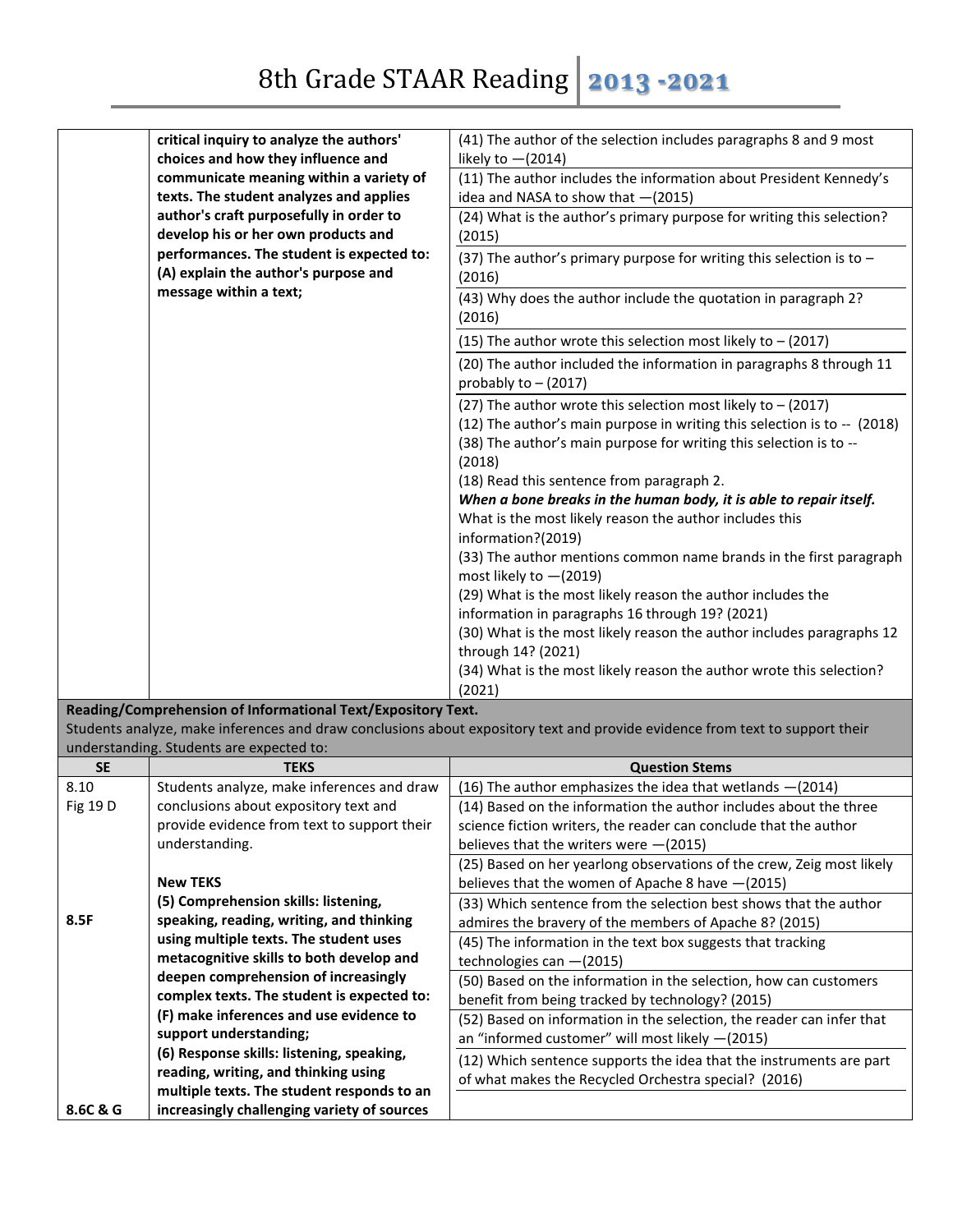|          | that are read, heard, or viewed. The<br>student is expected to: (C) use text    | (14) In order to be successful in the orchestra, members most likely<br>had to $- (2016)$                                                                                                                    |
|----------|---------------------------------------------------------------------------------|--------------------------------------------------------------------------------------------------------------------------------------------------------------------------------------------------------------|
|          | evidence to support an appropriate<br>response; (G) discuss and write about the | (15) Gomez travels to the landfill several times a week to search for<br>materials most likely because he $-$ (2016)                                                                                         |
|          | explicit or implicit meanings of text;                                          | (16) The initial success of Chavez's project depended primarily on -<br>(2016)                                                                                                                               |
|          |                                                                                 | (38) The result of Cleary's experiment supports which idea about déjà<br>vu? (2016)                                                                                                                          |
|          |                                                                                 | (40) Based on the information in the selection, the reader can<br>conclude that a main problem researchers studying déjà vu encounter<br>is that $- (2016)$                                                  |
|          |                                                                                 | (21) The title of the selection highlights the idea that shipping<br>containers $-$ (2017)                                                                                                                   |
|          |                                                                                 | (25) Which sentence from the selection explains why the water<br>produced by the bill board is significant? (2017)                                                                                           |
|          |                                                                                 | (42) The title of the selection emphasizes the idea that Cook-(2017)<br>(15) The information in paragraph 6 helps the reader understand that<br>bioconcrete $-(2019)$                                        |
|          |                                                                                 | (32) Which sentence from the selection suggests that companies may<br>want to reconsider their approach to branding their products?(2019)<br>(9) Based on paragraphs 4 and 5 of the selection "A Ghostly New |
|          |                                                                                 | Creature," what can be concluded about the study of newly<br>discovered animals? (2021)                                                                                                                      |
|          |                                                                                 | (32) Based on paragraphs 7 through 9, why might people assume that<br>food forests are a "spin-off" of community gardens? (2021)                                                                             |
|          |                                                                                 | (35) Read this sentence from paragraph 6. "We think it's important to<br>put public food in public spaces," she said. What does this sentence                                                                |
|          |                                                                                 | help the reader to understand? (2021)                                                                                                                                                                        |
| 8.10     | Summarize, paraphrase, and synthesize                                           | (50) What is the best summary of this article? (2013)                                                                                                                                                        |
| Fig 19 E | texts in ways that maintain meaning and                                         | (15) Which of these is the best summary of the selection? (2014)                                                                                                                                             |
|          | logical order within a text and across texts                                    | (12) What is the best summary of the selection? (2015)                                                                                                                                                       |
|          |                                                                                 | (17) What is the best summary of the selection? (2016)                                                                                                                                                       |
|          | <b>New TEKS</b>                                                                 | (39) What is the best summary of the selection? (2018)                                                                                                                                                       |
|          | (6) Response skills: listening, speaking,                                       | (17) What is the best summary of the article? (2019)                                                                                                                                                         |
| 8.6D     | reading. writing. and thinking using                                            | (31) What is the best summary of the selection? (2021)                                                                                                                                                       |
|          | multiple texts. The student responds to an                                      |                                                                                                                                                                                                              |
|          | increasingly challenging variety of sources                                     |                                                                                                                                                                                                              |
|          | that are read, heard, or viewed. The                                            |                                                                                                                                                                                                              |
|          | student is expected to: (D) paraphrase and                                      |                                                                                                                                                                                                              |
|          | summarize texts in ways that maintain                                           |                                                                                                                                                                                                              |
|          | meaning and logical order;                                                      |                                                                                                                                                                                                              |
| 8.10 A   | Summarize the main ideas, supporting                                            | (24) What are paragraphs 6 and 7 mainly about? (2013)                                                                                                                                                        |
|          | details, and relationships among ideas in                                       | (26) What is the best summary of the section titled "Bands in All                                                                                                                                            |
|          | text succinctly in ways that maintain                                           | Sizes"? (2013)                                                                                                                                                                                               |
|          | meaning and logical order                                                       | (45) The Culper Ring used Dr. jay's invisible ink rather than lemon                                                                                                                                          |
|          | <b>New TEKS</b>                                                                 | juice because Dr. Jay's ink was -- (2013)                                                                                                                                                                    |
|          | (6) Response skills: listening, speaking,                                       | (52) According to the article, why did Washington want his own                                                                                                                                               |
| 8.6D     | reading, writing, and thinking using                                            | information-gathering agency? (2013)                                                                                                                                                                         |
|          |                                                                                 | (11) What is paragraph 2 mostly about? (2014)                                                                                                                                                                |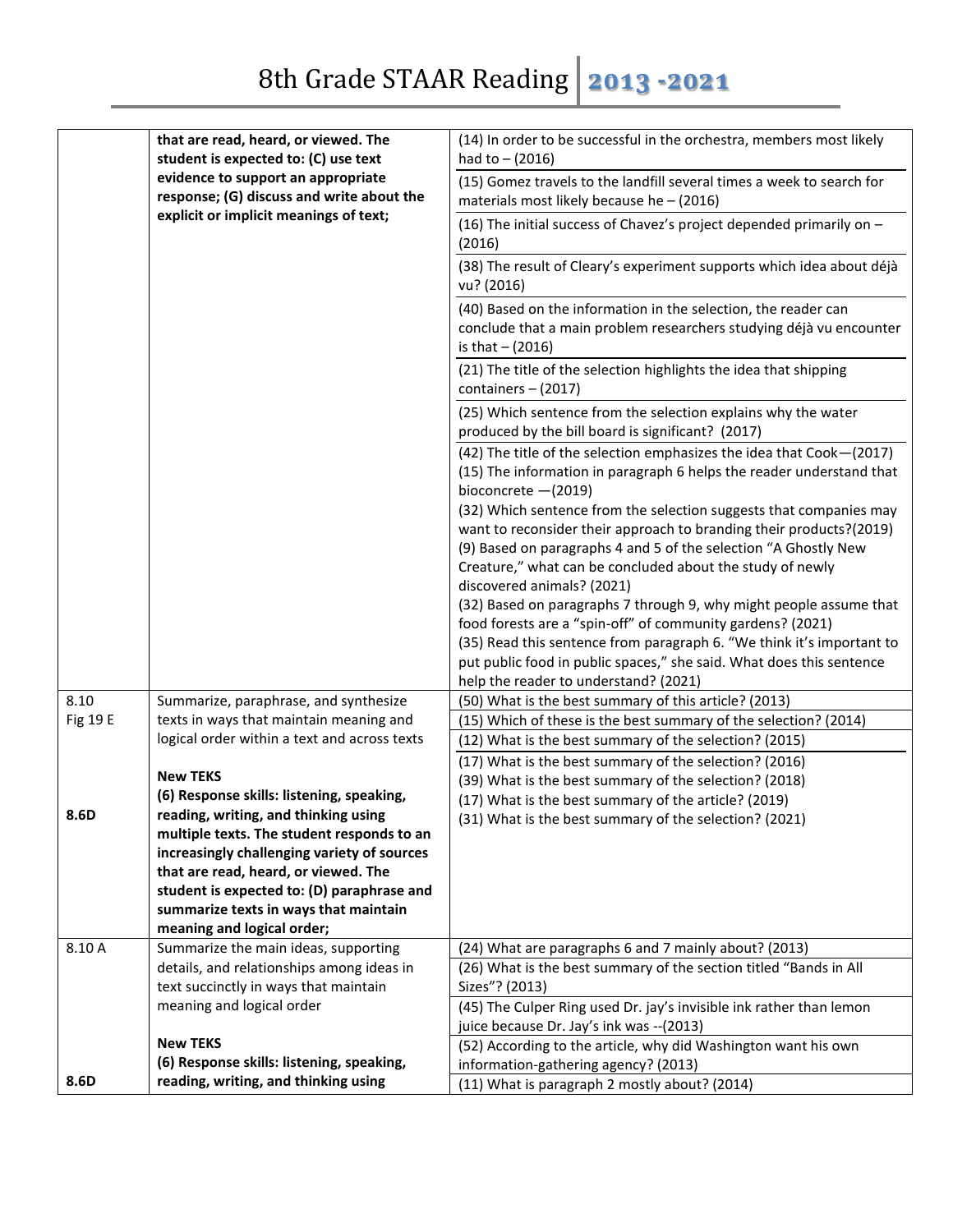|        | multiple texts. The student responds to an                                             | (39) A recent change in the kind of work done by Peace Corps                                                                          |
|--------|----------------------------------------------------------------------------------------|---------------------------------------------------------------------------------------------------------------------------------------|
|        | increasingly challenging variety of sources                                            | volunteers is the result of $-(2014)$                                                                                                 |
|        | that are read, heard, or viewed. The                                                   | (40) In paragraphs 1 and 2, the author presents the idea that $-(2014)$                                                               |
|        | student is expected to: (D) paraphrase and                                             | (44) Paragraphs 3 and 4 are mainly about -(2014)                                                                                      |
|        | summarize texts in ways that maintain                                                  | (13) According to the selection, one reason that humans develop new                                                                   |
|        | meaning and logical order;                                                             | types of technology is that they want to $-(2015)$                                                                                    |
|        |                                                                                        | (27) Which information from the selection supports the idea that the                                                                  |
|        |                                                                                        | women of Apache 8 have encountered obstacles? (2015)                                                                                  |
|        |                                                                                        | (29) Some of the women of Apache 8 joined the crew because -                                                                          |
|        |                                                                                        | (2015)                                                                                                                                |
|        |                                                                                        | (31) Paragraphs 1 and 2 are mainly about the reasons - (2015)                                                                         |
|        |                                                                                        | (44) Which sentence indicates that strategies used by supermarkets                                                                    |
|        |                                                                                        | are effective? (2015)                                                                                                                 |
|        |                                                                                        | (47) Which idea is supported by the information in paragraph 3?                                                                       |
|        |                                                                                        | (2015)                                                                                                                                |
|        |                                                                                        | (48) What are paragraphs 4 and 5 mainly about? (2015)                                                                                 |
|        |                                                                                        | (35) Which idea about déjà vu does the title of the selection support?                                                                |
|        |                                                                                        | (2016)                                                                                                                                |
|        |                                                                                        | (41) What is paragraph 3 mainly about? (2016)                                                                                         |
|        |                                                                                        | (22) What is the main idea of paragraph 5? (2017)                                                                                     |
|        |                                                                                        | (23) Which sentence from the selection supports the idea that                                                                         |
|        |                                                                                        | creating structures from shipping containers is cost-efficient? (2017)                                                                |
|        |                                                                                        | (40) Which of these best describes why some of the Gallaudet players                                                                  |
|        |                                                                                        | lacked confidence in Cook when he first became coach of the team?                                                                     |
|        |                                                                                        | (2017)                                                                                                                                |
|        |                                                                                        | (40) The details in paragraph 5 support the idea that $-$ (2018)                                                                      |
|        |                                                                                        | (9) What is the main idea of paragraphs 7 and 8? (2018)                                                                               |
|        |                                                                                        | (10) According to selection, speech-software developers are still                                                                     |
|        |                                                                                        | striving to develop speech-recognition technology that - (2018)<br>(32) Which detail from paragraph 2 supports the idea that the Nile |
|        |                                                                                        | River spans diverse areas? (2018)                                                                                                     |
|        |                                                                                        | (35) The details in paragraph 6 support the idea that -- (2018)                                                                       |
|        |                                                                                        | (9) Which characteristic of the geothermal vents made the survival of                                                                 |
|        |                                                                                        | nearby plants so surprising? (2019)                                                                                                   |
|        |                                                                                        | (12) What is paragraph 1 mostly about? (2019)                                                                                         |
|        |                                                                                        | (14) Which statement best expresses the main idea of paragraph 3?                                                                     |
|        |                                                                                        | (2019)                                                                                                                                |
|        |                                                                                        | (29) "Gist memory" occurs when the brain -(2019)                                                                                      |
|        |                                                                                        | (34) What is paragraph 2 mainly about? (2019)                                                                                         |
|        |                                                                                        | (36) According to paragraph 6, people are more likely to buy a                                                                        |
|        |                                                                                        | product when they $-$ (2019)                                                                                                          |
|        |                                                                                        | (11) What is the best summary of the selection "A Ghostly New                                                                         |
|        |                                                                                        | Creature"? (2021)                                                                                                                     |
| 8.10 B | Distinguish factual claims from                                                        | (22) Which sentence from the selection is a commonplace assertion?                                                                    |
|        | commonplace assertions and opinions and<br>evaluate inference from their logic in text | (2013)                                                                                                                                |
|        |                                                                                        | (17) Which sentence shows that the author believes that the<br>Wetheads are doing exceptional work at the Tantramar Wetlands          |
|        |                                                                                        | Centre?(2014)                                                                                                                         |
|        |                                                                                        | (45) Which statement best expresses an opinion found in the section                                                                   |
|        |                                                                                        | "Service to Others"? (2014)                                                                                                           |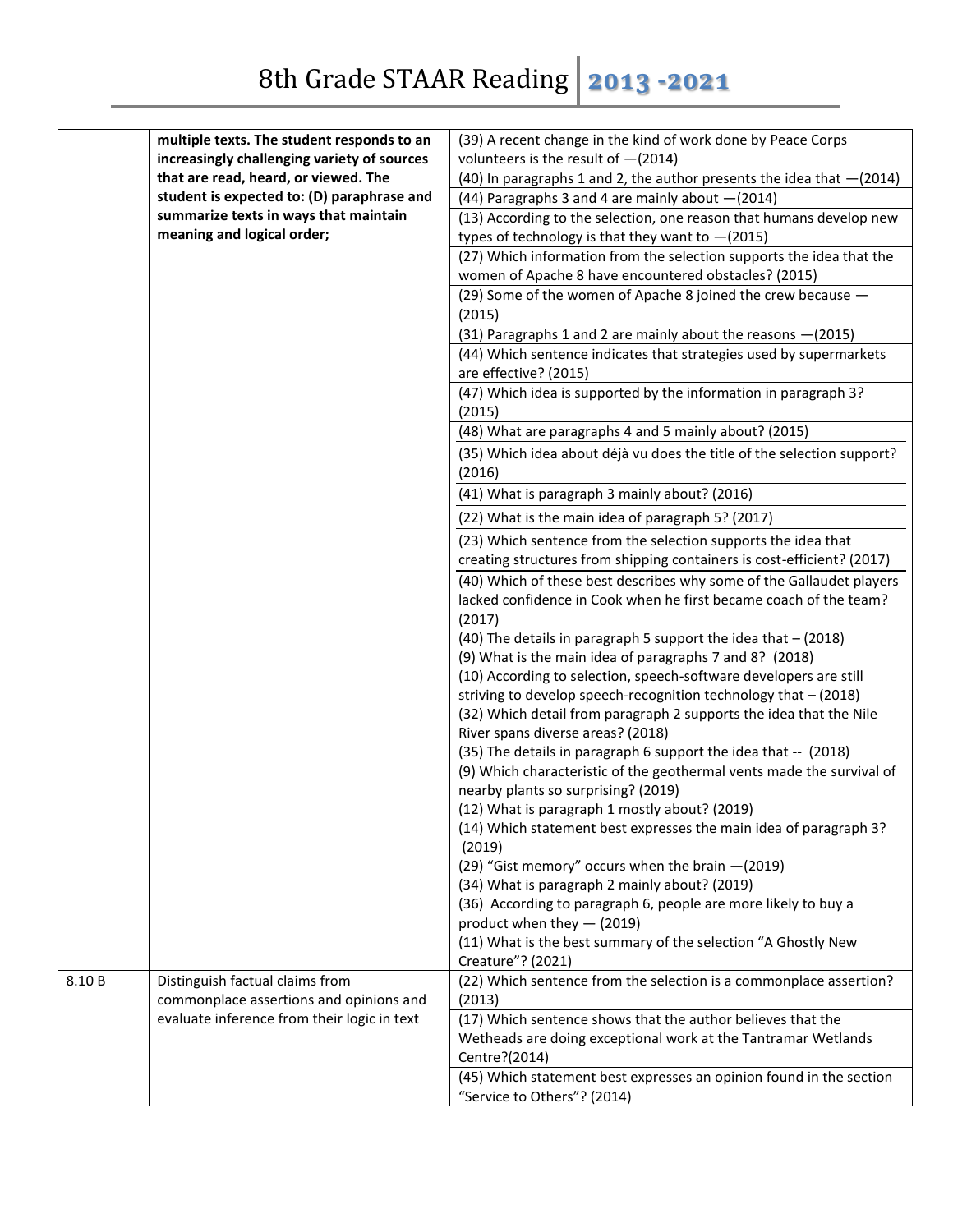|          |                                               | (46) Which of these is an assertion rather than a fact? (2015)                                                                 |
|----------|-----------------------------------------------|--------------------------------------------------------------------------------------------------------------------------------|
|          |                                               | (18) Which sentence from the selection expresses an opinion? (2016)                                                            |
|          |                                               | (15) Which sentence from the selection reflects the author's opinion?                                                          |
|          |                                               | (2018)                                                                                                                         |
| 8.10 C   | Make subtle inferences and draw complex       | (20) By presenting the ideas included in paragraphs 1 through 3, the                                                           |
|          | conclusions about the ideas in text and their | author is able to -- (2013)                                                                                                    |
|          | organizational patterns                       | (23) Which of these supports the idea that band members form strong                                                            |
|          |                                               | bonds with one another? (2013)                                                                                                 |
|          |                                               | (48) The reader can conclude that the spies who made up the Culper                                                             |
|          |                                               | Ring -- (2013)                                                                                                                 |
|          | <b>New TEKS</b>                               | (10) Why does the author begin this selection by explaining what                                                               |
| 8.5F     | (5) Comprehension skills: listening,          | wetlands are? (2014)                                                                                                           |
|          | speaking, reading, writing, and thinking      | (30) The author organizes the selection by $-(2015)$                                                                           |
|          | using multiple texts. The student uses        | (36) The organization of the information in paragraphs 3 through 5                                                             |
|          | metacognitive skills to both develop and      | allows the author to $-$ (2016)                                                                                                |
|          | deepen comprehension of increasingly          | (26) The organizational pattern of the selection allows the author to $-$                                                      |
|          | complex texts. The student is expected to:    | (2017)                                                                                                                         |
|          | (F) make inferences and use evidence to       | (41) The author presents the events that led to the team's winning                                                             |
|          | support understanding;                        | record in chronological order to emphasize that -- (2017)                                                                      |
|          | (8) Multiple genres: listening, speaking,     | (14) The author organizes the information in the selection mainly by--                                                         |
|          | reading, writing, and thinking using          | (2018)                                                                                                                         |
|          | multiple texts--genres. The student           | (37) the author organizes the information in the selection mainly by-                                                          |
|          | recognizes and analyzes genre-specific        | (2018)                                                                                                                         |
|          | characteristics, structures, and purposes     | (11) How are paragraphs 2 through 4 organized? (2019)                                                                          |
|          | within and across increasingly complex        | (16) How does the author organize paragraph 1? (2019)                                                                          |
|          | traditional, contemporary, classical, and     | (36) According to paragraph 6, people are more likely to buy a                                                                 |
|          | diverse texts. The student is expected to:    | product when they -                                                                                                            |
|          | (D) analyze characteristics and structural    | (2019)                                                                                                                         |
|          | elements of informational text, including:    | (13) What can the reader conclude from Michael Vecchione's                                                                     |
|          | (iii) multiple organizational patterns within | comments throughout the selection "A Ghostly New Creature"?                                                                    |
|          | a text to develop the thesis;                 | (2021)                                                                                                                         |
|          |                                               | (36) In paragraphs 7 and 8, what is the most likely reason the author<br>contrasts food forests with community gardens? (2021) |
|          |                                               | (37) The author develops the thesis of the selection mainly by $-$                                                             |
|          |                                               | (2021)                                                                                                                         |
| 8.10 D   | Synthesize and make logical connections       | (27) With which statement would the author most likely agree?                                                                  |
|          | between ideas within a text and across two    | (2013)                                                                                                                         |
|          | or three texts representing similar or        | (46) What can the reader conclude about the author's opinion of                                                                |
|          | different genres, and support those finding   | Washington's strategy for information-gathering? (2013)                                                                        |
|          | with textual evidence                         | (47) Which statement from the article describes a positive result of                                                           |
|          |                                               | Washington's military strategy? (2013)                                                                                         |
|          | <b>New TEKS</b>                               | (14) How does the author support the idea that Wetheads enjoy                                                                  |
|          | (5) Comprehension skills: listening,          | volunteering at the Tantramar Wetlands Centre? (2014)                                                                          |
| 8.5E & H | speaking, reading, writing, and thinking      | (42) The author begins and ends the selection by bringing together                                                             |
|          | using multiple texts. The student uses        | the idea that $-(2014)$                                                                                                        |
|          | metacognitive skills to both develop and      | (28) Which idea does the author emphasize throughout the selection?                                                            |
|          | deepen comprehension of increasingly          | (2015)                                                                                                                         |
|          | complex texts. The student is expected to:    | (51) Which sentence relates to the information in the text box                                                                 |
|          | (E) make connections to personal              | following paragraph 2? (2015)                                                                                                  |
|          | experiences, ideas in other texts, and        |                                                                                                                                |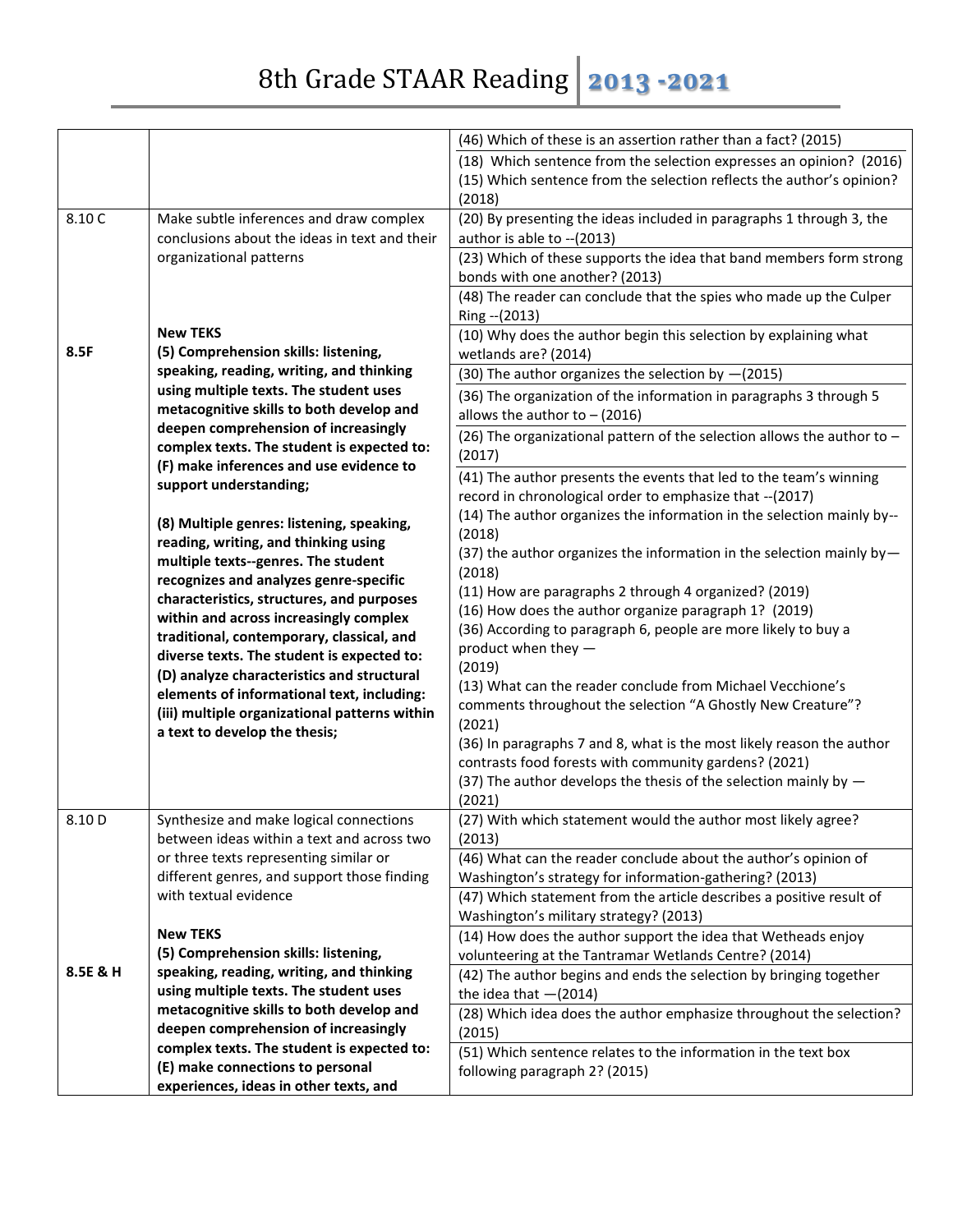| society; (H) synthesize information to | (13) Which idea about the Recycled Orchestra does the author                                                                         |
|----------------------------------------|--------------------------------------------------------------------------------------------------------------------------------------|
| create new understanding; and          | highlight throughout the selection? (2016)                                                                                           |
|                                        | (38) The author suggests that Cook had frustrating moments while                                                                     |
|                                        | coaching at Gallaudet largely because he-(2017)                                                                                      |
|                                        | (11) Which idea does the author emphasize throughout the selection?<br>(2018)                                                        |
|                                        | (13) Which sentence from the selection best explains why some<br>people may prefer human-to-human communications? (2018)             |
|                                        | (31) Scaturro and Brown filmed their adventure most likely because<br>they-- (2018)                                                  |
|                                        | (33) Based on paragraphs 3 and 4, what can the reader infer about<br>navigating the Nile River? (2018)                               |
|                                        | (34) Based on paragraph 5, the reader can infer that for Scaturro and<br>Brown-- (2018)                                              |
|                                        | (13) An idea emphasized throughout the selection is that Rodriguez's<br>endophyte solution $-$ (2019)                                |
|                                        | (31) What example of "attentional saturation" does the author<br>provide in the selection? (2019)                                    |
|                                        | (15) Throughout the selection "Tiptoeing Scientists," which idea about<br>tiny frogs does the author highlight? (2021)               |
|                                        | (16) Based on information in the selection "Tiptoeing Scientists," what<br>can the reader conclude about the Brazilian frogs? (2021) |
|                                        | (33) Which idea does the author highlight throughout the selection?<br>(2021)                                                        |

## **Reading/Comprehension of Informational Text/Persuasive Text.**

Students analyze, make inferences and draw conclusions about persuasive text and provide evidence form text to support their analysis. Students are expected to:

| <b>SE</b> | <b>TEKS</b>                                 | <b>Question Stems</b>                                                   |
|-----------|---------------------------------------------|-------------------------------------------------------------------------|
| 8.11      | Students analyze, make inferences and draw  | (29) How does the author organize paragraphs 8 through 10? (2013)       |
| Fig 19 D  | conclusions about persuasive text and       | (31) Which sentence from the letter best supports the author's claim    |
|           | provide evidence form text to support their | that reading helps writers develop their skills? (2013)                 |
|           | analysis.                                   | (31) How do paragraphs 4 through 6 support the author's position        |
|           |                                             | about online learning? (2014)                                           |
|           | <b>New TEKS</b>                             | (32) Which sentence best refutes the critics' concerns about online     |
| 8.5F      | (5) Comprehension skills: listening,        | education? (2014)                                                       |
|           | speaking, reading, writing, and thinking    | (33) The author supports the article's premise by providing -(2014)     |
|           | using multiple texts. The student uses      | (35) Which sentence supports the belief that online education will be   |
|           | metacognitive skills to both develop and    | more widespread in the future? (2014)                                   |
|           | deepen comprehension of increasingly        | (36) The author includes the description of Samantha working on her     |
|           | complex texts. The student is expected to:  | laptop in paragraph 1 most likely to $-(2014)$                          |
|           | (F) make inferences and use evidence to     | (24) By referring to the man in the grocery store as a "novelist," the  |
|           | support understanding;                      | author $-$ (2016)                                                       |
|           | (6) Response skills: listening, speaking,   | (26) The examples in paragraphs 3 and 4 reinforce the author's point    |
|           | reading, writing, and thinking using        | that being courteous $-$ (2016)                                         |
| 8.6C & G  | multiple texts. The student responds to an  | (28) The author supports the central argument of the article mainly by  |
|           | increasingly challenging variety of sources | $-(2016)$                                                               |
|           | that are read, heard, or viewed. The        |                                                                         |
|           | student is expected to: (C) use text        | (29) By referring to Emily Post in both the beginning and ending of the |
|           | evidence to support an appropriate          | article, the author $-$ (2016)                                          |
|           | response; (G) discuss and write about the   | (17) The author organizes paragraph 8 by - (2017)                       |
|           | explicit or implicit meanings of text;      |                                                                         |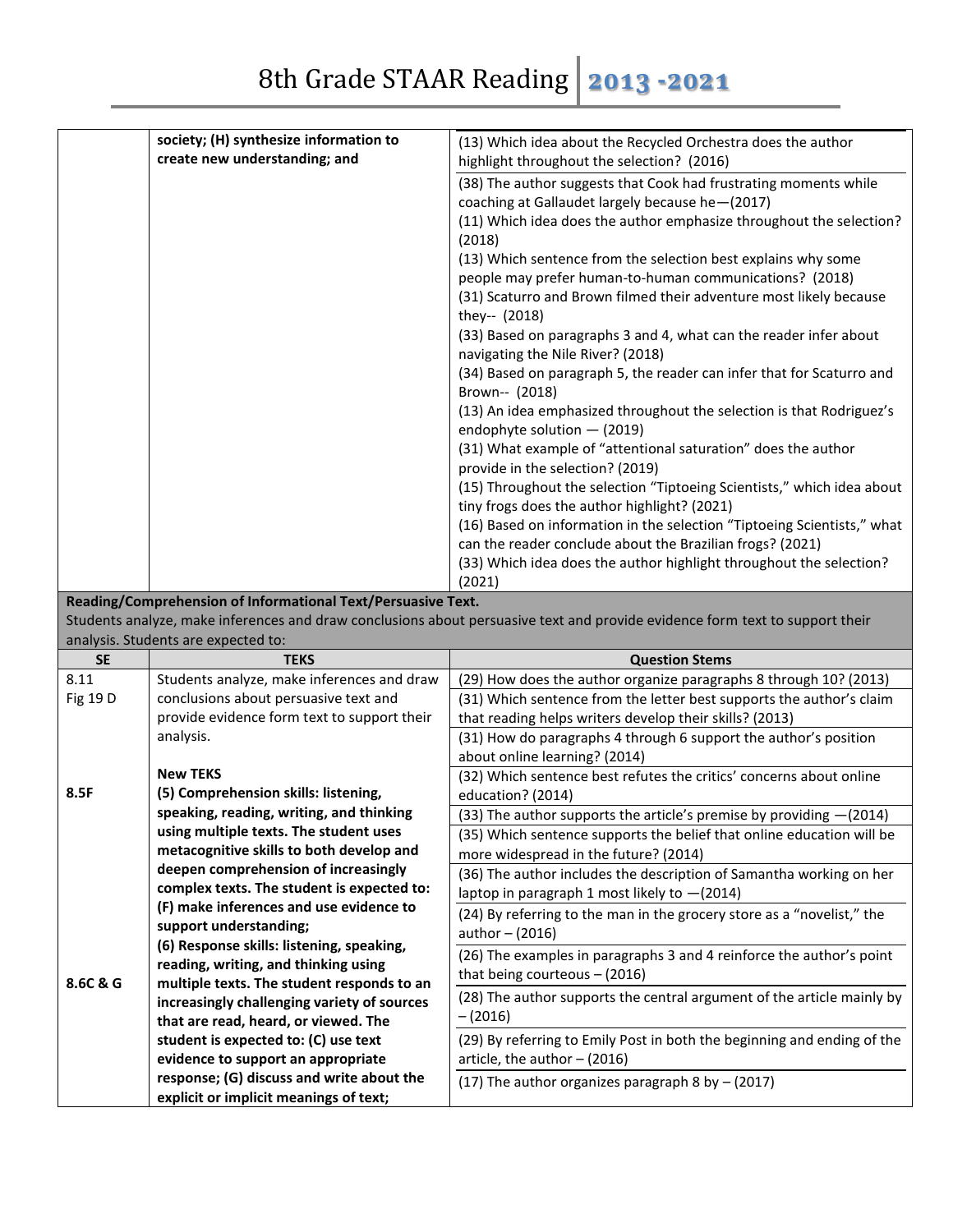|                                                                                                                   | (8) Multiple genres: listening, speaking,<br>reading, writing, and thinking using<br>multiple texts--genres. The student<br>recognizes and analyzes genre-specific<br>characteristics, structures, and purposes<br>within and across increasingly complex<br>traditional, contemporary, classical, and<br>diverse texts. The student is expected to:<br>(D) analyze characteristics and structural<br>elements of informational text, including:<br>(i) the controlling idea or thesis with<br>supporting evidence; (ii) features such as<br>footnotes, endnotes, and citations; and (iii)<br>multiple organizational patterns within a<br>text to develop the thesis; | (18) How does the author support his claim that every young person<br>has the potential to be a hero? (2017)<br>(19) Read this sentence about heroes from paragraph 9. The author<br>includes this sentence most likely to emphasize that $-$ (2017) |
|-------------------------------------------------------------------------------------------------------------------|------------------------------------------------------------------------------------------------------------------------------------------------------------------------------------------------------------------------------------------------------------------------------------------------------------------------------------------------------------------------------------------------------------------------------------------------------------------------------------------------------------------------------------------------------------------------------------------------------------------------------------------------------------------------|------------------------------------------------------------------------------------------------------------------------------------------------------------------------------------------------------------------------------------------------------|
| 8.11B                                                                                                             | Analyze the use of such rhetorical and                                                                                                                                                                                                                                                                                                                                                                                                                                                                                                                                                                                                                                 | (30) The author uses the questions in paragraph 4 to -- (2013)                                                                                                                                                                                       |
|                                                                                                                   | logical fallacies as loaded terms, caricatures,<br>leading questions, false assumptions, and                                                                                                                                                                                                                                                                                                                                                                                                                                                                                                                                                                           | (25) In which sentence does the author attempt to stir emotions in<br>the reader? (2016)                                                                                                                                                             |
|                                                                                                                   | incorrect premises in persuasive texts                                                                                                                                                                                                                                                                                                                                                                                                                                                                                                                                                                                                                                 |                                                                                                                                                                                                                                                      |
|                                                                                                                   | <b>New TEKS</b>                                                                                                                                                                                                                                                                                                                                                                                                                                                                                                                                                                                                                                                        |                                                                                                                                                                                                                                                      |
|                                                                                                                   | (9) Author's purpose and craft: listening,                                                                                                                                                                                                                                                                                                                                                                                                                                                                                                                                                                                                                             |                                                                                                                                                                                                                                                      |
| 8.9G                                                                                                              | speaking, reading, writing, and thinking                                                                                                                                                                                                                                                                                                                                                                                                                                                                                                                                                                                                                               |                                                                                                                                                                                                                                                      |
|                                                                                                                   | using multiple texts. The student uses                                                                                                                                                                                                                                                                                                                                                                                                                                                                                                                                                                                                                                 |                                                                                                                                                                                                                                                      |
|                                                                                                                   | critical inquiry to analyze the authors'                                                                                                                                                                                                                                                                                                                                                                                                                                                                                                                                                                                                                               |                                                                                                                                                                                                                                                      |
|                                                                                                                   | choices and how they influence and                                                                                                                                                                                                                                                                                                                                                                                                                                                                                                                                                                                                                                     |                                                                                                                                                                                                                                                      |
|                                                                                                                   | communicate meaning within a variety of                                                                                                                                                                                                                                                                                                                                                                                                                                                                                                                                                                                                                                |                                                                                                                                                                                                                                                      |
|                                                                                                                   | texts. The student analyzes and applies                                                                                                                                                                                                                                                                                                                                                                                                                                                                                                                                                                                                                                |                                                                                                                                                                                                                                                      |
|                                                                                                                   | author's craft purposefully in order to<br>develop his or her own products and                                                                                                                                                                                                                                                                                                                                                                                                                                                                                                                                                                                         |                                                                                                                                                                                                                                                      |
|                                                                                                                   | performances. The student is expected to:                                                                                                                                                                                                                                                                                                                                                                                                                                                                                                                                                                                                                              |                                                                                                                                                                                                                                                      |
|                                                                                                                   | (G) explain the purpose of rhetorical                                                                                                                                                                                                                                                                                                                                                                                                                                                                                                                                                                                                                                  |                                                                                                                                                                                                                                                      |
|                                                                                                                   | devices such as analogy and juxtaposition                                                                                                                                                                                                                                                                                                                                                                                                                                                                                                                                                                                                                              |                                                                                                                                                                                                                                                      |
|                                                                                                                   | and of logical fallacies such as bandwagon                                                                                                                                                                                                                                                                                                                                                                                                                                                                                                                                                                                                                             |                                                                                                                                                                                                                                                      |
|                                                                                                                   | appeals and circular reasoning.                                                                                                                                                                                                                                                                                                                                                                                                                                                                                                                                                                                                                                        |                                                                                                                                                                                                                                                      |
|                                                                                                                   | (12) Inquiry and research: listening,                                                                                                                                                                                                                                                                                                                                                                                                                                                                                                                                                                                                                                  |                                                                                                                                                                                                                                                      |
|                                                                                                                   | speaking, reading, writing, and thinking                                                                                                                                                                                                                                                                                                                                                                                                                                                                                                                                                                                                                               |                                                                                                                                                                                                                                                      |
|                                                                                                                   | using multiple texts. The student engages in                                                                                                                                                                                                                                                                                                                                                                                                                                                                                                                                                                                                                           |                                                                                                                                                                                                                                                      |
|                                                                                                                   | both short-term and sustained recursive                                                                                                                                                                                                                                                                                                                                                                                                                                                                                                                                                                                                                                |                                                                                                                                                                                                                                                      |
| 12Hii                                                                                                             | inquiry processes for a variety of purposes.                                                                                                                                                                                                                                                                                                                                                                                                                                                                                                                                                                                                                           |                                                                                                                                                                                                                                                      |
|                                                                                                                   | The student is expected to: (H) examine                                                                                                                                                                                                                                                                                                                                                                                                                                                                                                                                                                                                                                |                                                                                                                                                                                                                                                      |
|                                                                                                                   | sources for: (ii) faulty reasoning such as                                                                                                                                                                                                                                                                                                                                                                                                                                                                                                                                                                                                                             |                                                                                                                                                                                                                                                      |
|                                                                                                                   | bandwagon appeals, repetition, and loaded<br>language;                                                                                                                                                                                                                                                                                                                                                                                                                                                                                                                                                                                                                 |                                                                                                                                                                                                                                                      |
|                                                                                                                   | Reading/Comprehension of Informational Text/Procedural Text.                                                                                                                                                                                                                                                                                                                                                                                                                                                                                                                                                                                                           |                                                                                                                                                                                                                                                      |
| Students understand how to glean and use information in procedural texts and documents. Students are expected to: |                                                                                                                                                                                                                                                                                                                                                                                                                                                                                                                                                                                                                                                                        |                                                                                                                                                                                                                                                      |
| <b>SE</b>                                                                                                         | <b>TEKS</b>                                                                                                                                                                                                                                                                                                                                                                                                                                                                                                                                                                                                                                                            | <b>Question Stems</b>                                                                                                                                                                                                                                |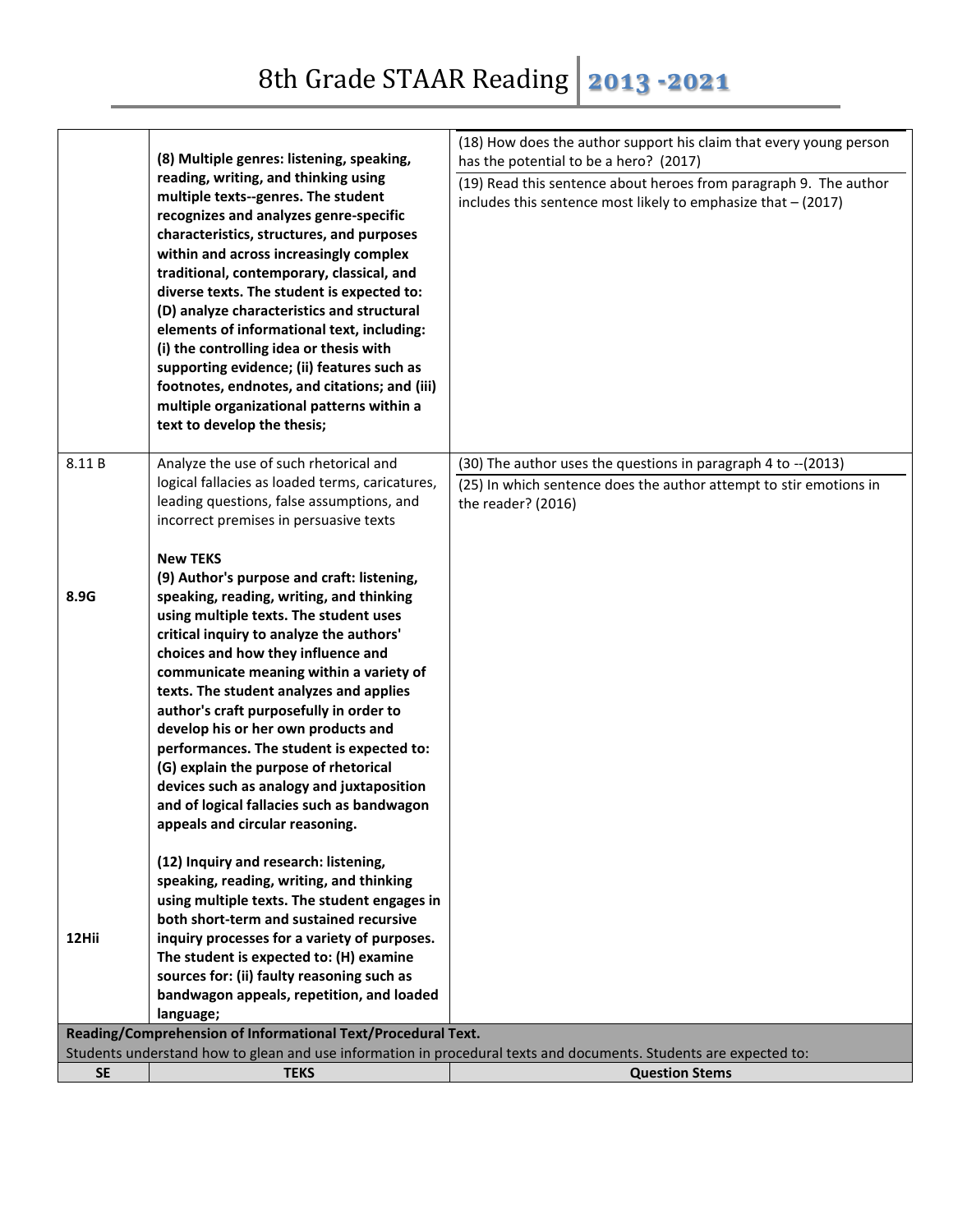| 8.12 B                  | Evaluate graphics for their clarity in                                                         | (51) In "Give It a Try!" how are Steps 3 and 6 similar? (2013)                                                                  |  |
|-------------------------|------------------------------------------------------------------------------------------------|---------------------------------------------------------------------------------------------------------------------------------|--|
|                         | communicating meaning or achieving a                                                           | (36) The map of the Nile river is included in the selection to $-$ (2018)                                                       |  |
|                         | specific purpose                                                                               | (10) In the selection "A Ghostly New Creature," the author includes                                                             |  |
|                         |                                                                                                | the photograph of the octopod most likely to help the reader better                                                             |  |
|                         | <b>New TEKS</b>                                                                                | understand $-(2021)$                                                                                                            |  |
| 8.9C                    | (9) Author's purpose and craft: listening,                                                     | (12) In the selection "A Ghostly New Creature," which idea about the                                                            |  |
|                         | speaking, reading, writing, and thinking                                                       | octopod best explains why the author includes the map? (2021)                                                                   |  |
|                         | using multiple texts. The student uses                                                         | (17) For what reason does the author include the photograph after                                                               |  |
|                         | critical inquiry to analyze the authors'                                                       | paragraph 3 of the selection "Tiptoeing Scientists"? (2021)                                                                     |  |
|                         | choices and how they influence and                                                             |                                                                                                                                 |  |
|                         | communicate meaning within a variety of<br>texts. The student analyzes and applies             |                                                                                                                                 |  |
|                         | author's craft purposefully in order to                                                        |                                                                                                                                 |  |
|                         | develop his or her own products and                                                            |                                                                                                                                 |  |
|                         | performances. The student is expected to:                                                      |                                                                                                                                 |  |
|                         | (C) analyze the author's use of print and                                                      |                                                                                                                                 |  |
|                         | graphic features to achieve specific                                                           |                                                                                                                                 |  |
|                         | purposes                                                                                       |                                                                                                                                 |  |
| Reading/Media Literacy. |                                                                                                |                                                                                                                                 |  |
|                         |                                                                                                | Students use comprehension skills to analyze how words, images, graphics, and sounds work together in various forms to impact   |  |
|                         |                                                                                                | meaning. Students will continue to apply earlier standards with greater depth in increasingly more complex texts. Students are  |  |
| expected to:            |                                                                                                |                                                                                                                                 |  |
| <b>SE</b>               | <b>TEKS</b>                                                                                    | <b>Question Stems</b>                                                                                                           |  |
| 8.13 C                  | Evaluate various techniques used to create a                                                   | (43) Why does the advertisement begin with a question? (2014)                                                                   |  |
|                         | point of view in media and the impact on                                                       | (42) The scenes from "Deja ville" pictured after paragraph 5 are                                                                |  |
|                         | audience;                                                                                      | important because they - (2016)                                                                                                 |  |
|                         | Students analyze, make inferences and draw                                                     |                                                                                                                                 |  |
| 8.13                    | conclusions about persuasive text and                                                          | (10) How do the photograph and caption after paragraph 4 help the                                                               |  |
| Fig. 19D                | provide evidence form text to support their                                                    | reader better understand the selection? (2019)                                                                                  |  |
|                         | analysis.                                                                                      |                                                                                                                                 |  |
|                         |                                                                                                |                                                                                                                                 |  |
|                         | <b>Reading/Comprehension Skills (Figure 19)</b>                                                | Reading/Comprehension Skills. Students use a flexible range of metacognitive reading skills in both assigned and independent    |  |
|                         |                                                                                                | reading to understand an author's message. Students will continue to apply earlier standards with greater depth in increasingly |  |
|                         | more complex texts as they become self-directed, critical readers. The student is expected to: |                                                                                                                                 |  |
| <b>SE</b>               | <b>TEKS</b>                                                                                    | <b>Question Stems</b>                                                                                                           |  |
| Fig 19 F                | Make intertextual links among and across                                                       | (38) <b>Both</b> the author of the letter and the speaker in the poem would                                                     |  |
|                         | texts, including other media (e.g., film, play)                                                | most likely consider a blank page to be a $-(2013)$                                                                             |  |
|                         | and provide textual evidence                                                                   | (39) Read lines 6 through 10 from the poem. Which sentences from                                                                |  |
|                         |                                                                                                | the letter express the same ideas as these lines from the poem?                                                                 |  |
|                         |                                                                                                | (2013)                                                                                                                          |  |
|                         |                                                                                                |                                                                                                                                 |  |
|                         | <b>New TEKS</b>                                                                                | (40) How does the author's purpose for writing in "Dear Fellow                                                                  |  |
|                         | (5) Comprehension skills: listening,                                                           | Writer" differ from the poet's purpose in "What the Page Says"?                                                                 |  |
| 8.5E                    | speaking, reading, writing, and thinking                                                       | (2013)                                                                                                                          |  |
|                         | using multiple texts. The student uses                                                         | (41) Read these excerpts from the letter and the poem. Based on                                                                 |  |
|                         | metacognitive skills to both develop and                                                       | these excerpts, the reader can conclude that both the author and the                                                            |  |
|                         | deepen comprehension of increasingly                                                           | poet share a similar belief that -- (2013)                                                                                      |  |
|                         | complex texts. The student is expected to:                                                     | (42) What is one difference between the author of the letter and the                                                            |  |
|                         | (E) make connections to personal                                                               | speaker in the poem? (2013)                                                                                                     |  |
|                         | experiences, ideas in other texts, and<br>society;                                             | (26) Read these lines from the poem.<br>Which sentence from the story relates a similar idea? (2014)                            |  |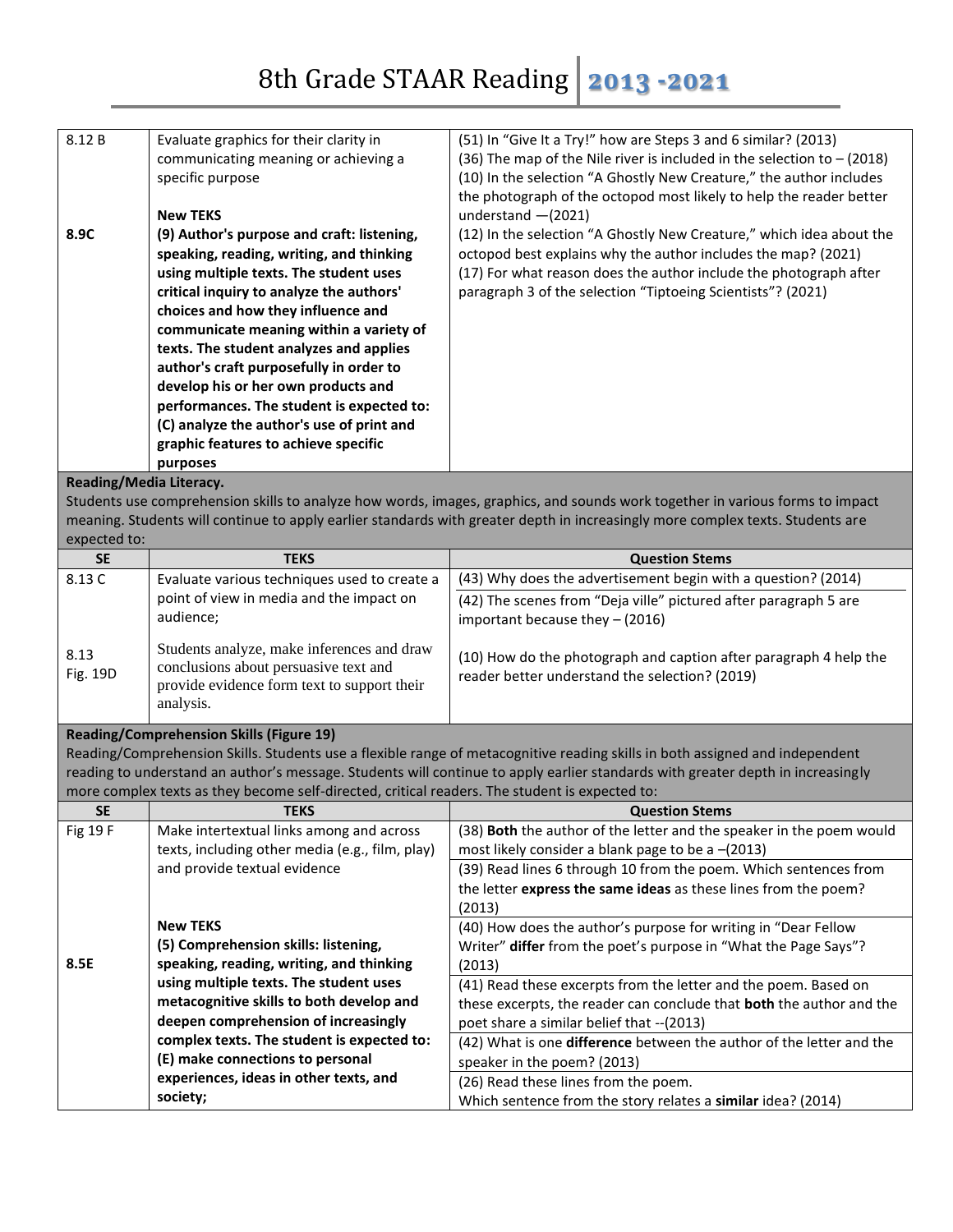| (27) Unlike the speaker in "Thumbprint," Cassie in "Finally Home"                                                                                   |
|-----------------------------------------------------------------------------------------------------------------------------------------------------|
| expresses - (2014)                                                                                                                                  |
| (28) Cassie in "Finally Home" and the speaker in "Thumbprint" both<br>$-(2014)$                                                                     |
| (29) Which line from the poem best expresses Cassie's feelings at the                                                                               |
| end of the story? (2014)                                                                                                                            |
| (30) One difference between Cassie in the story and the speaker in<br>the poem is that the speaker $-(2014)$                                        |
| (19) How are the descriptions of space travel different in the selection                                                                            |
| and the poem? (2015)                                                                                                                                |
| (20) With which statement would both the author of the selection                                                                                    |
| and the poet most likely agree? (2015)                                                                                                              |
| (21) One difference between the selection and the poem is that only<br>the selection presents the idea that $-(2015)$                               |
| (22) Which idea about humankind is expressed in both the selection<br>and the poem? (2015)                                                          |
| (23) Read this line from the poem.                                                                                                                  |
| This idea is most closely related to the ideas of which person                                                                                      |
| discussed in the selection? (2015)                                                                                                                  |
| (30) What is one difference between Noah's mother in the excerpt                                                                                    |
| and the author of the article? (2016)                                                                                                               |
| (31) Read the sentence form paragraph 4 of "A Little Common                                                                                         |
| Courtesy, Please." Which event from "The View from Saturday" best                                                                                   |
| demonstrates this message? (2016)                                                                                                                   |
| (32) How are Noah's mother in the excerpt and the mother of the<br>child in the article similar? (2016)                                             |
| (33) How does Noah in the excerpt act like the texting grocery                                                                                      |
| shopper in the article? (2016)                                                                                                                      |
| (34) Read this sentence from "A Little Common Courtesy, Please."<br>Which character from "The View from Saturday" holds a similar<br>belief? (2016) |
| (28) One difference between the selections "Breaking Out of the Box"<br>and "A Bountiful Billboard" is that "A Bountiful Billboard" - (2017)        |
| (29) What is one important benefit of shipping container apartment<br>buildings and the billboard in Lima? (2017)                                   |
| (30) Read this sentence from "Breaking Out of the Box." Which<br>sentence from "A Bountiful Billboard" is related to this idea? (2017)              |
| (31) Both selections explore ideas that involve $-$ (2017)                                                                                          |
| (26) In what ways are the topics of the story and the poem similar?                                                                                 |
| (2018)                                                                                                                                              |
| (27) How does Anthony in the story differ from the speaker in the<br>poem? (2018)                                                                   |
| (28) Unlike Grandpa in the story, Mother in the poem-(2018)                                                                                         |
| (29) The ending of the story and the ending of the poem are similar                                                                                 |
| because both Anthony and the speaker - (2018)                                                                                                       |
| (30) Grandpa in the story and Mother in the poem would most likely<br>agree that $-(2018)$                                                          |